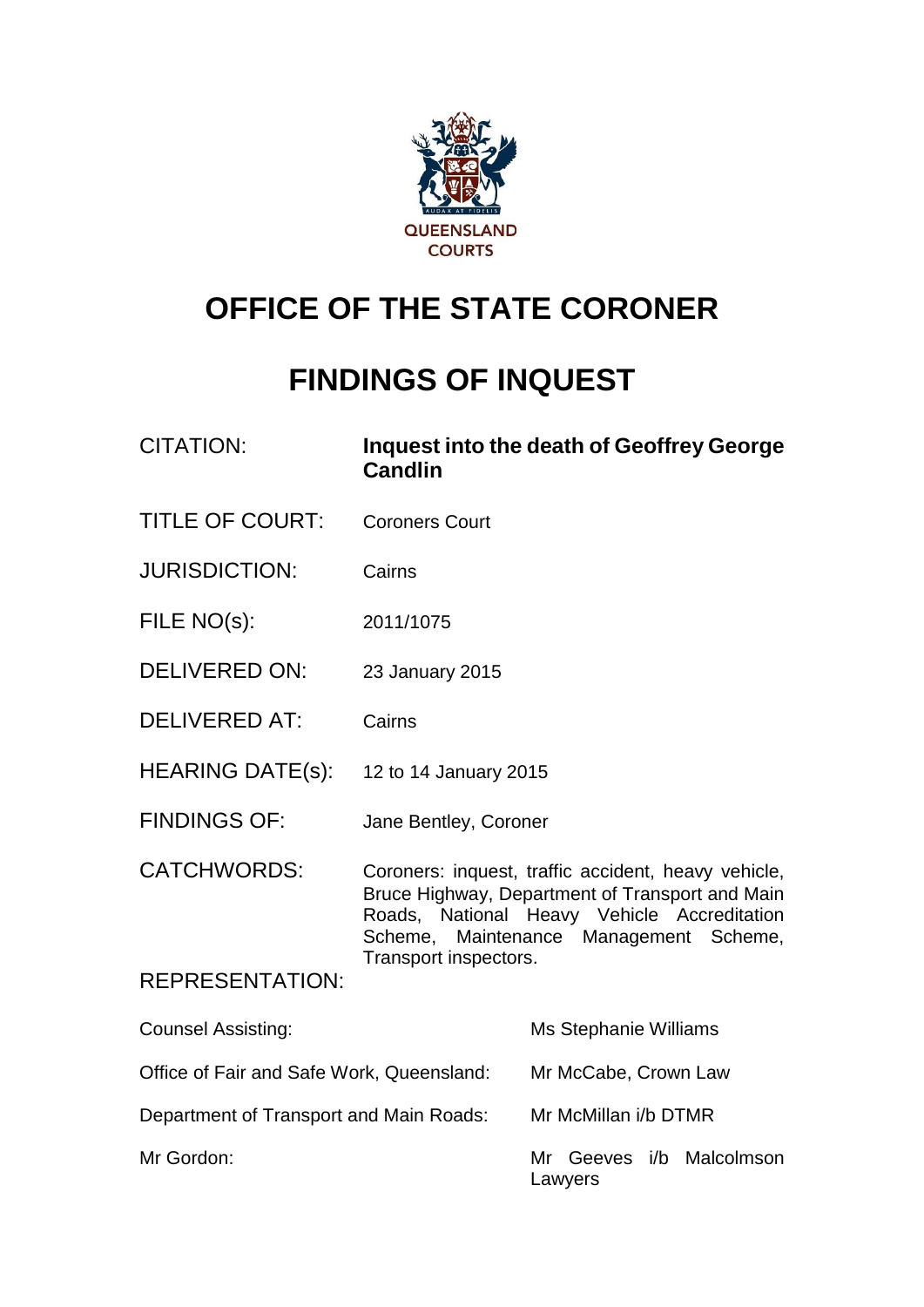# **Introduction**

Section 45 of the *Coroners Act 2003* provides that when an inquest is held the coroner's written findings must be given to the family of the person who died, each of the persons or organisations granted leave to appear at the inquest and to officials with responsibility over any areas the subject of recommendations. These are my findings in relation to the death of Geoffrey George Candlin. They will be distributed in accordance with the requirements of the Act and posted on the web site of the Office of the State Coroner.

These findings and comments:

- 1 confirm the identity of the deceased person, the time, place and medical cause of his death;
- 2 consider whether the actions or omissions of any third party contributed to his death; and
- 3 consider whether any changes to procedures or policies could reduce the likelihood of deaths occurring in similar circumstances or otherwise contribute to public health and safety or the administration of justice.

#### **Summary**

On the morning of 29 March 2011 Mr Candlin was driving his yellow and blue Renault Kangaroo van, Queensland registration 732RCA, in a southerly direction on the Bruce Highway at Julago.

Rodney Wayne Gordon was driving a blue Kenworth prime mover, Queensland registration 044HZK, towing two trailers in a B double configuration, in a northerly direction on the Bruce Highway at Julago.

Mr Gordon was employed by McAlpine Freightlines Pty Ltd (McAlpine).

At about 4.55am at a location between Julago Street and Lowe Road, Julago, the prime mover veered to the left and travelled almost completely off the roadway on the western side of the highway and onto the grassed table drain area. It travelled a distance along the table drain before veering back onto the road.

The prime mover and the first trailer (A trailer) narrowly avoided a 2.5 metre deep drain but the second trailer (B trailer) entered the drain area and impacted with the opposite bank of the drain before it re-emerged onto the roadway. The right rear light assembly of the B trailer struck the driver's side of the Renault.

The impact tore the complete right rear tail light assembly and a section of fibreglass from the B trailer.

Mr Candlin sustained severe head injuries and died almost instantly.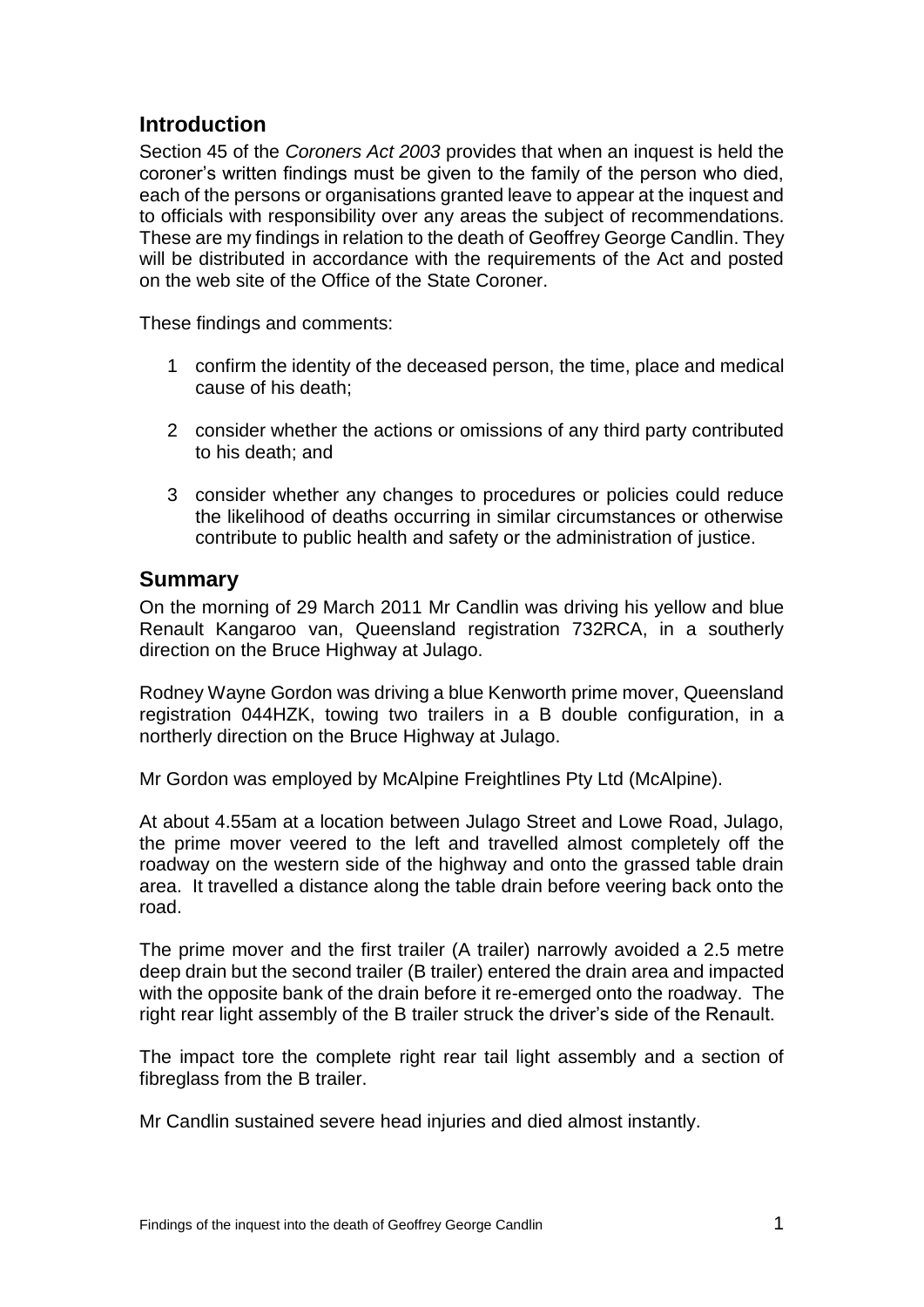The Renault continued in a southerly direction and came to rest in the western side of the roadway on the grass table drain area. Mr Gordon did not stop at the scene of the accident. He continued to drive north.

#### **Autopsy results**

Professor Williams, Senior Specialist Pathologist, conducted an autopsy and found that Mr Candlin died from head injury he sustained in the accident. He noted that the injury would have been rapidly fatal.

### **Investigations**

#### *Queensland Police Service*

Police attended the scene of the accident and noted that there had been another vehicle involved.

On the morning of 29 March 2011 Edward Handley was driving a prime mover north on the Bruce Highway. As he was driving past the AIMS turnoff heading towards Townsville he was overtaken by a blue Kenworth prime mover with white B double trailers. That vehicle had been following him for some time. The driver called Mr Handley over the radio and told him he was going to overtake.

As the vehicle overtook him Mr Handley saw that the rear lights were intact and in working order.

A few minutes later, after passing the service station at Alligator Creek, Mr Handley saw the Renault van on the grass on the side of the road. He thought it was parked there. He continued to drive into Townsville and he saw the blue Kenworth prime mover again. At this time he saw that the rear right lights were completely missing from the B trailer.

Later that morning, Mr Handley was told that there had been an accident involving a van and someone had been killed. He thought it possible that the Kenworth prime mover might have been involved in the accident and so told police what he had observed.

Police located Mr Gordon and the prime mover at business premises of Carter & Spencer Group at Mount Louisa. The B trailer was being unloaded.

Mr Gordon told a police officer, Constable Jessen, that he was the driver of the prime mover, that he had driven it from Mackay and that he left Mackay about midnight.

Police saw that the rear of the B trailer was damaged. The lights were missing and the remaining wiring had been tied up along the side of the trailer. There was blue and yellow paint along the rear right side of the trailer. One of the front support legs of the trailer was bent and was being supported by some wooden pallets.

Police ascertained that Mr Gordon had arrived at Wholesale Fruit and Vegetable warehouse at West End, South Townsville at 5.11am. Zbigniew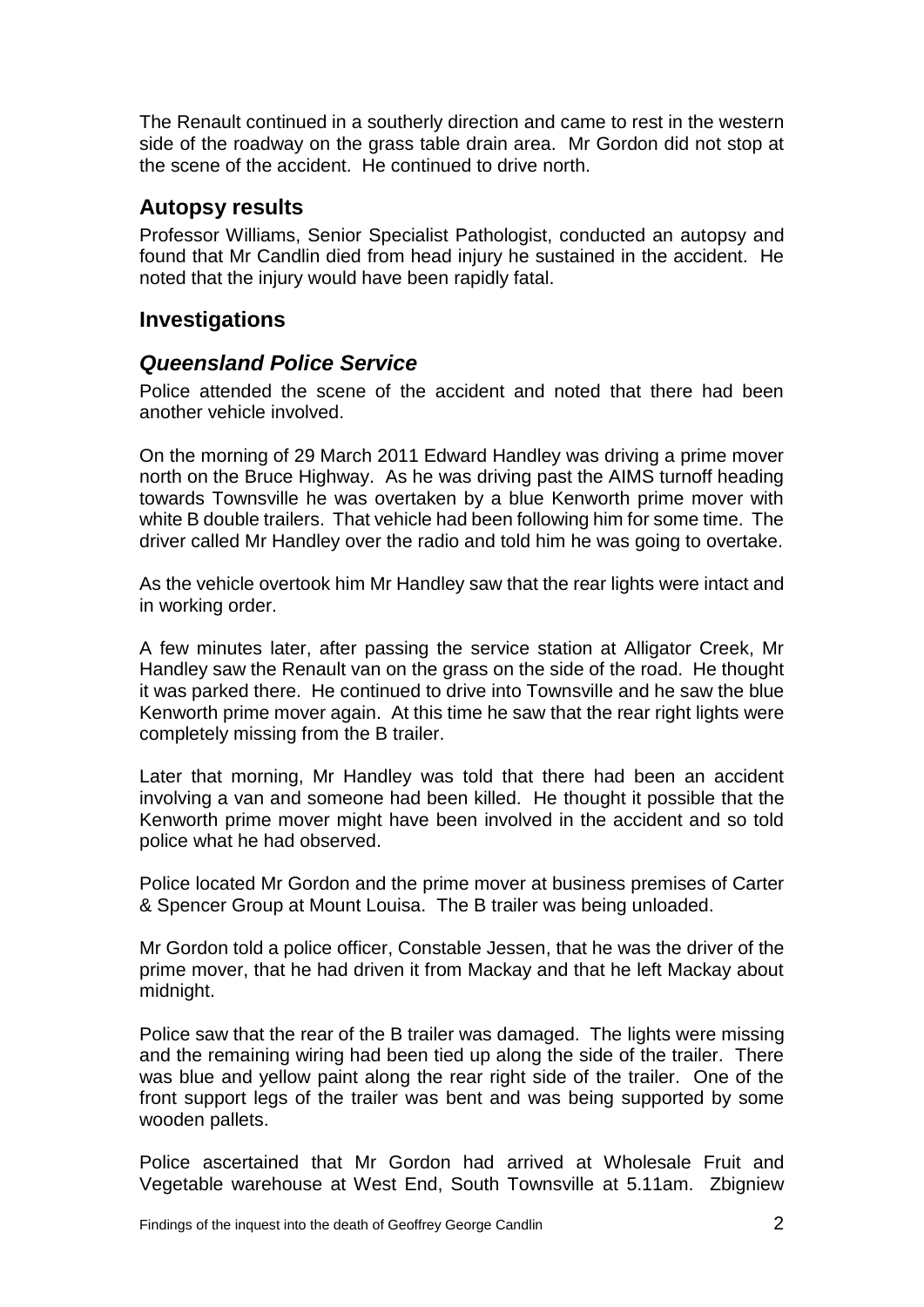Baran the Managing Director of Townsville Wholesale Fruit and Vegetables, saw that the right rear tail light assembly was missing and it looked like it had been ripped out. He asked Mr Gordon what had happened and Mr Gordon said he didn't know.

Robert Nelson, a delivery driver for Wholesale Fruit and Vegetable Warehouse, also saw the damage to the truck and asked Mr Gordon if he had hit something. Mr Gordon said that he didn't recall hitting anything. He then asked Mr Nelson to help him straighten the leg on the trailer. It was bent in towards the middle of the trailer. Mr Nelson asked Mr Gordon what had happened to it and Mr Gordon replied that it must have been like that when he collected the truck.

Mr Baran had telephoned Mr Gordon at 4.53am on 29 March 2011. During that conversation Mr Gordon said that he was just going past Alligator Creek. Mr Nelson also phoned Mr Gordon at about that time and he said he was at Alligator Creek.

At about 5.30am that morning. Jeffrey Miller, the Operations Manager of McAlpine, phoned Mr Gordon on his mobile telephone. Mr Gordon told Mr Miller that he had hit something but he didn't remember doing it and he hadn't seen anything. He said that one of the trailer legs was bent back about six inches and there was a hole in the fuel tank. He said there was a complete set of tail lights missing from the right hand rear of the B trailer.

At about 7.05am Mr Gordon spoke to Stephen Robinson, the warehouse supervisor at Carter & Spencer. Mr Gordon said that either he had hit something or someone else had and he would need to put some pallets under the leg so he could get the other trailer out. He said the lights had been ripped off and he didn't know whether he had done it or the previous driver.

Nigel Sheriff, the driver who handed the truck over to Mr Gordon in Mackay, told police that there was no damage to the prime mover or the trailers at that time.

Mr Gordon was arrested. He refused to participate in an interview or answer any questions about the accident. He was taken to the Townsville watch house. Constable Alberich later attended the Townsville watchhouse to take Mr Gordon to the Townsville Hospital.

Constable Alberich saw that Mr Gordon was asleep in a cell. He was snoring loudly. It took some time to wake him. He noted that Mr Gordon's eyes were bloodshot and glassy. He was continually yawning and appeared to be very tired.

Blood was taken from Mr Gordon at the hospital. Analysis of the blood revealed that Mr Gordon was not under the influence of alcohol or drugs at the time of the accident.

Mr Gordon was returned to the watchhouse where, after obtaining legal advice, he again refused to answer any questions.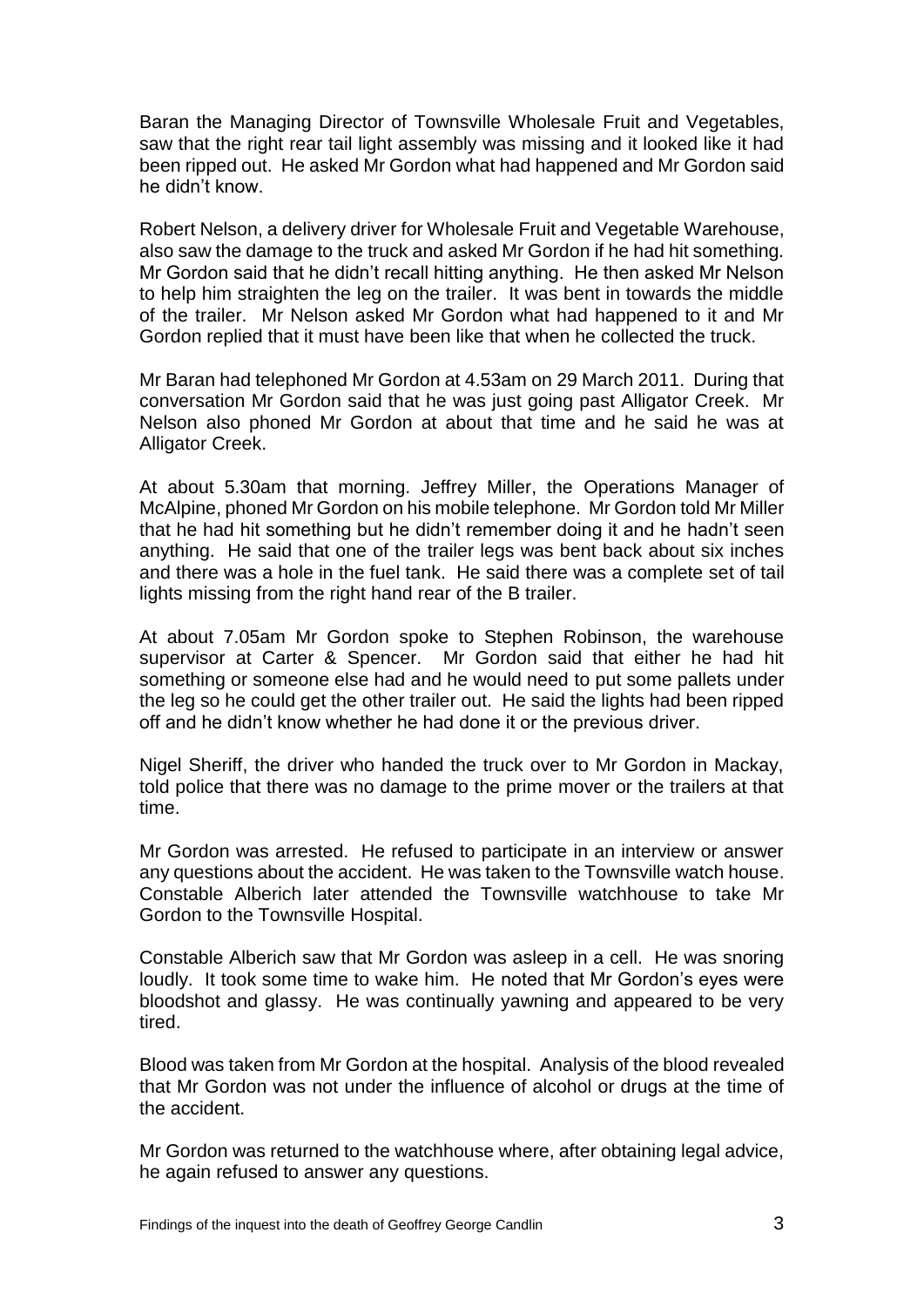Investigators of the Forensic Crash Unit of the Queensland Police Service investigated the accident.

Scientific testing confirmed that the prime mover had been the other vehicle involved in the accident.

Both vehicles and the trailers were mechanically inspected by the QPS Vehicle Inspection Officer, Simon Bradshaw.

The Renault was in a satisfactory mechanical condition with no defects which could have contributed to the accident.

The prime mover was found to be in a potentially dangerous mechanical condition, especially whilst in a laden state, due to the following defects:

- the second drive axle left service brake chamber was completely inoperative which is unsatisfactory, and appeared to have been in that state for a reasonable duration of time due to the resultant corrosion noted to the associated componentry;
- both first axle drives required adjustment and had the stroke alerts visible which is also unsatisfactory;
- both second drive axle linings were worn to expose the rivet heads and all drive axle brake drums were excessively worn which is unsatisfactory;
- in relation to the steering the pitman arm was loose which was unsatisfactory;
- the right number plate lamp and right front spotlamp were inoperative which is unsatisfactory.

Mr Major concluded that the brakes of the prime mover were in a potentially dangerous condition, especially whilst laden, and the conditions of the brakes were indicative of a gross lack of maintenance.

The first trailer was found to be in an undesirable mechanical condition due to the following defects:

- the left first and second axle shock absorber catch straps were split and in an undesirable condition;
- one of the right clearance lamps was intact but inoperative;
- the first axle right inner tyre, the second axle right inner tyre and both third axle right tyres were devoid of sufficient tread depth to sections of their tread widths which is unsatisfactory.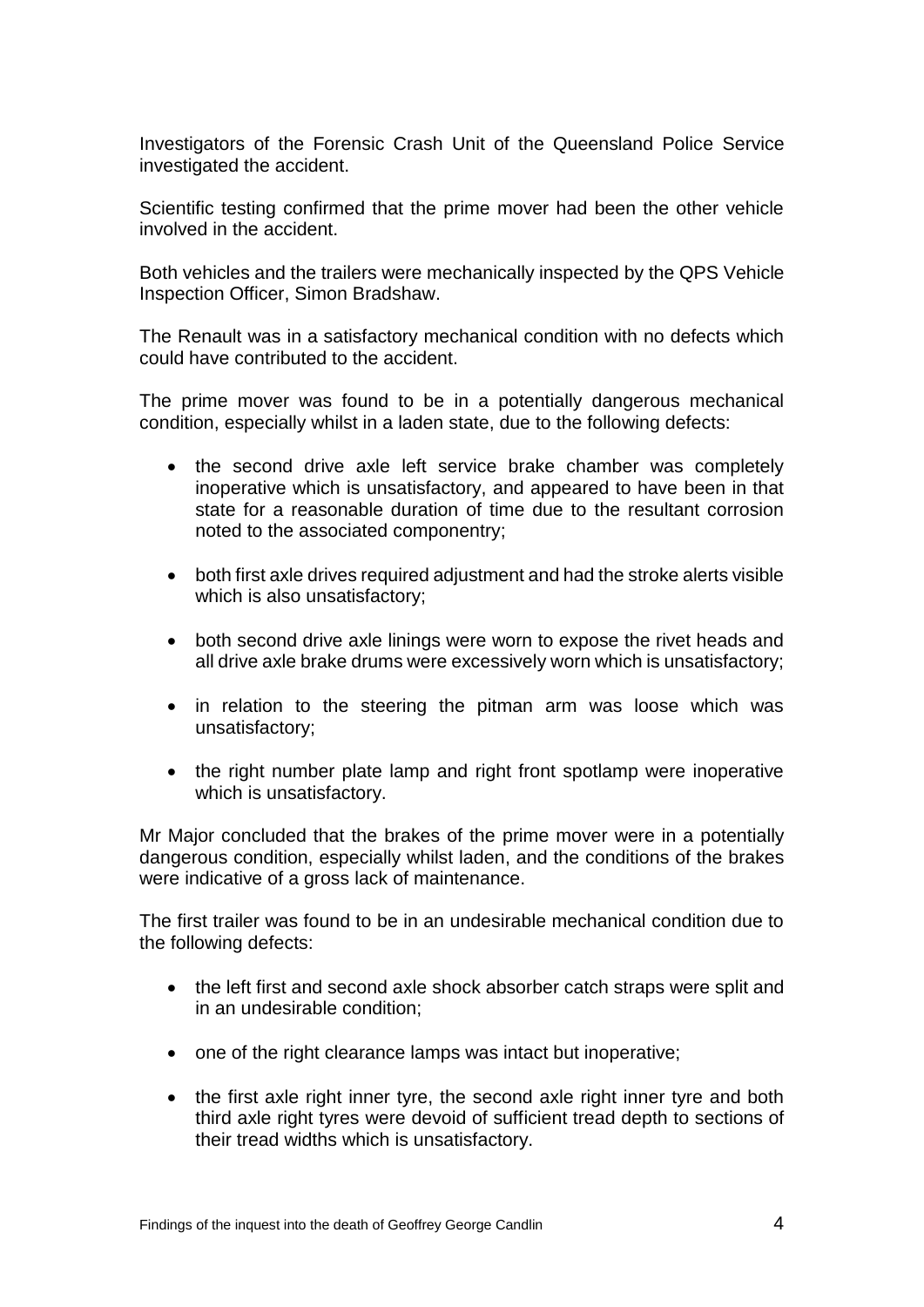The second trailer was found to be in an unsatisfactory mechanical condition due to the following defects:

- both first axle brakes, the second axle left brake and the third axle left brake were due for adjustment;
- the third axle right lower brake shoe was only making limited contact with its respective brake drum which is unsatisfactory;
- the first axle right shock absorber and both second axle shock absorbers were loose which is unsatisfactory;
- the second axle left airbag and mounting plate were offset which is undesirable;
- both number plate lamps, the left front upper clearance lamp and the left fourth clearance lamp were intact but inoperative which is unsatisfactory.

The Fleet Work Detail report for the prime mover, obtained from McAlpine by my office, indicated that the prime mover had work done on its braking system on 7 January 2011. On that date the odometer reading was 728,007. There is no record of any further work being carried out on the brakes prior to the accident on 29 March 2011. On that date the odometer reading was 805,499.

FCU investigators concluded:

- the reason that the prime mover veered from the roadway could not be ascertained;
- the vehicle veered left for approximately 100 metres before returning to the road;
- it was raining heavily at the time of the accident;
- the road was in good condition with no defects which could have contributed to the accident.

Mr Gordon was charged that on 29 March 2011 he dangerously operated a vehicle on the Bruce Highway and caused the death of Geoffrey George Candlin and he ought reasonably to have known that Mr Candlin had been killed and he left the scene of the incident before a police officer arrived. On 29 May 2013 in the District Court at Townsville a jury found Mr Gordon not guilty of that charge.

## *Department of Transport and Main Roads Investigations*

DTMR investigated the accident with a view to ascertaining whether there were any road factors that might have contributed to the cause or severity of the crash. The Technical Officer found that the road was in good condition with no visible defects which could have contributed to the accident.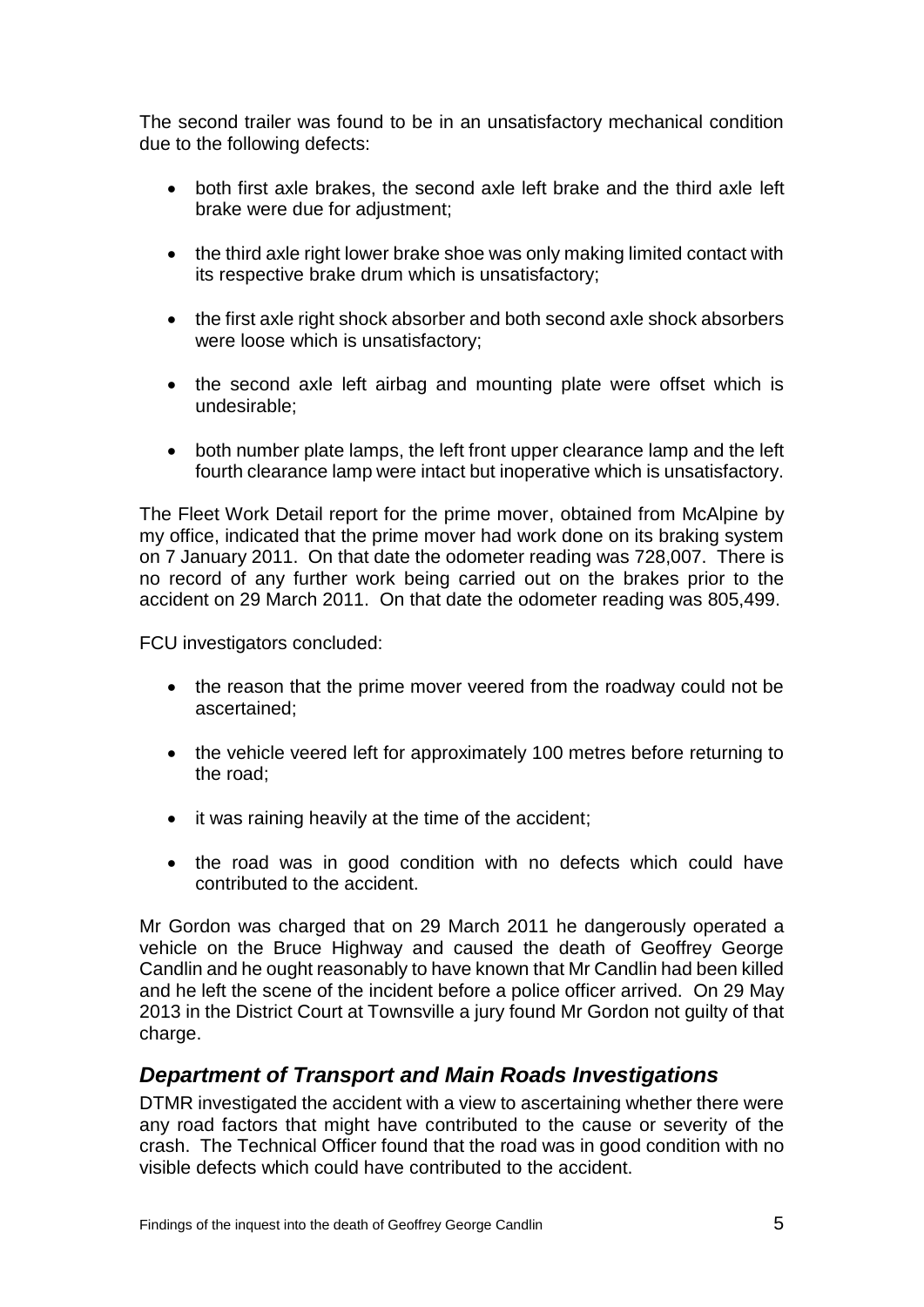The report included information about previous crashes at the location of the accident. As at 18 April 2011 there had been thirty four crashes in total and three fatal crashes at the site including the accident that caused the death of Mr Candlin.

The second fatal crash involved a northbound four wheel drive vehicle losing control and rolling into the oncoming lane killing the driver of a southbound sedan. Alcohol and fatigue were contributing factors.

The third fatal crash occurred when a vehicle entered the highway from an intersection and failed to give way to a southbound petrol tanker.

Of the remaining 31 crashes 10 were single vehicle crashes. Seven of those involved vehicles veering left off the road, overcorrecting and then losing control – five of those were northbound vehicles:

- five involved undue attention by drivers;
- three were fatigue related;
- two involved improper overtaking;
- $\bullet$  one involved a distraction in the vehicle;
- one involved hitting an object on the roadway.

The remaining 21 crashes were multi vehicle crashes:

- 13 resulted from drivers failing to give way to oncoming traffic;
- four involved following too closely;
- five were undue care and attention:
- two resulted from animals on roadway one cow and one horse;
- two involved alcohol and/or drugs.

The report concluded that no road feature contributed to the accident that caused the death of Mr Candlin and no further action was required by the Department.

#### *Office of Fair and Safe Work Investigations*

OFSWQ was advised of the accident by police. OFSWQ did not undertake an investigation into the death for the following reasons:

- OFSWQ was not advised of any maintenance issues with either of the vehicles;
- QPS was the lead agency;
- There were no workplace health and safety issues identified;
- DTMR had jurisdiction to investigate issues such as driver fatigue.

On 23 December 2013 a Memorandum of Understanding between OFSWQ, QPS and DTMR, in relation to traffic incidents, came into effect. Prior to that date there was no such MOU.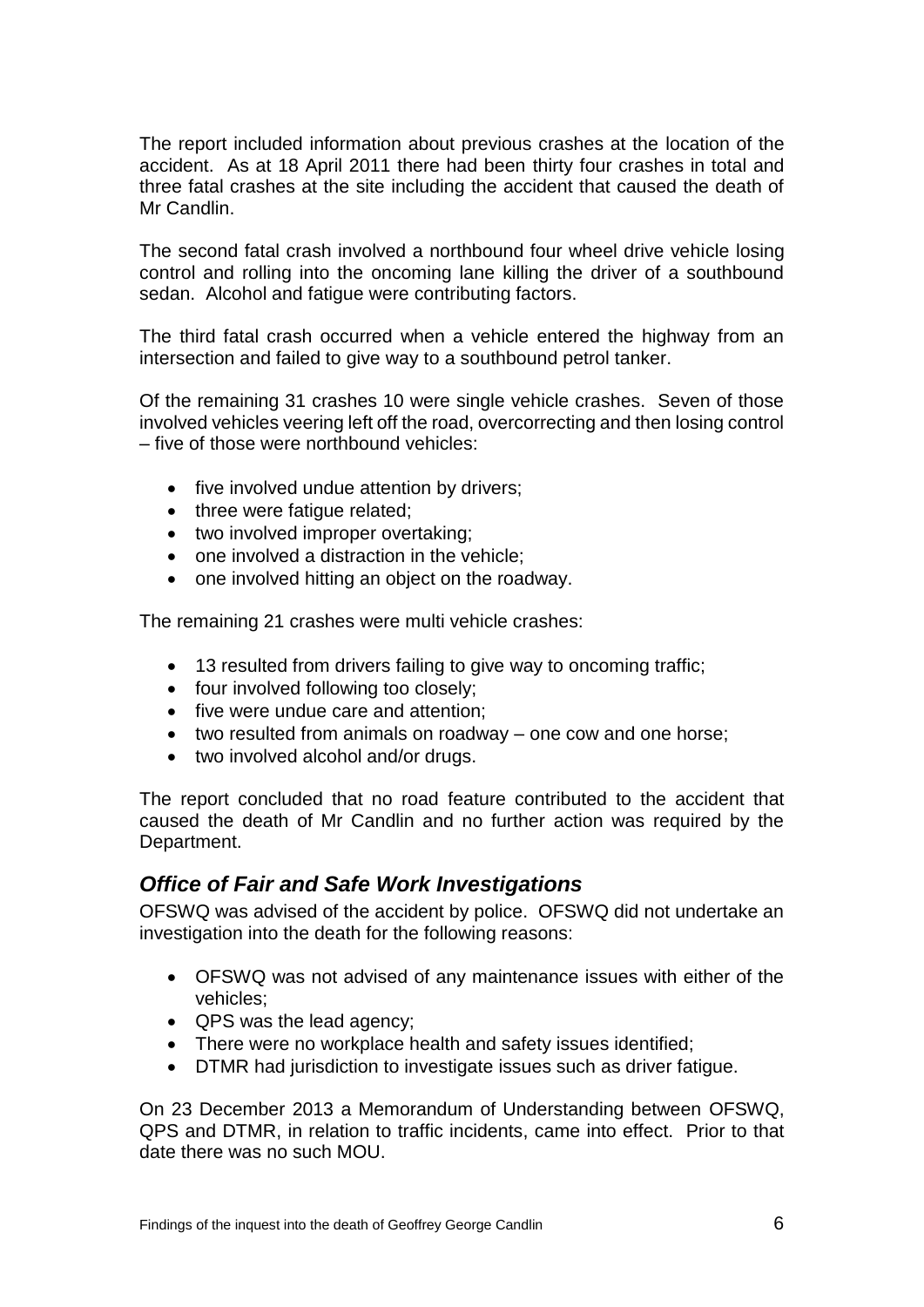The purpose of that MOU is to build and maintain a professional relationship between the departments and to clarify specific working arrangements between the agencies in relation to the attendance, investigation and reporting of traffic incidents and to provide specific information on the respective roles, responsibilities and obligations of the departmental officers. A further purpose is to ensure that coroners are informed of the extent of each agency's investigation into a reportable death.

The departments agreed to ensure that relevant agency officers are provided with appropriate training and resources to enable them to give effect to the MOU. It was agreed that a coordinating officer would be established to lead the investigation and facilitate cooperation and completion of the investigation.

The MOU notes that where a traffic incident relates to …roadworthiness of the vehicle … there are specific regulations surrounding these matters administered by DTMR, however, it is recommended that QPS has primary jurisdictional carriage. The MOU notes that such matters would not normally be investigated by WHSQ.

The MOU states:

*DTMR is specifically interested in and should only be contacted regarding accidents that relate to heavy vehicle and passenger transport vehicle fatalities; or in the event of a major incident where QPS requires specific specialist support about matters relating to either the Transport Operations (Road Use Management) Act 1995 or the Transport Operations (Passenger Transport) Act 1994.*

The MOU provides that OFSWQ will undertake preliminary enquiries to determine whether … inadequate maintenance … of road vehicles and associated attachments (e.g. trailers) may have contributed to the incident. If OFSWQ determines the matter does not have a degree of work-related cause the QPS officer will be advised that OFSWQ does not intend to further investigate the matter.

The MOU contemplates advice being provided to the coroner by OFSWQ and QPS but not by DTMR.

## *Rodney Gordon's Driver's licence*

On 10 June 2011 Mr Gordon was driving a prime mover towing two trailers in a B double configuration. He was still working for McAlpine. At about noon the vehicle driven by Mr Gordon left the highway near Killymoon Creek, on the way into Townsville. Police attended the scene of the accident. There was debris over the roadway. Mr Gordon was in the process of changing a tyre on the rear of the B trailer of the B double combination. Mr Gordon told police officers that the tyre blew causing the rear trailer to leave the road but he managed to regain control and stop the vehicle.

Police conducted an examination of the area which revealed that the vehicle had completely left the road surface and travelled for a distance in the grass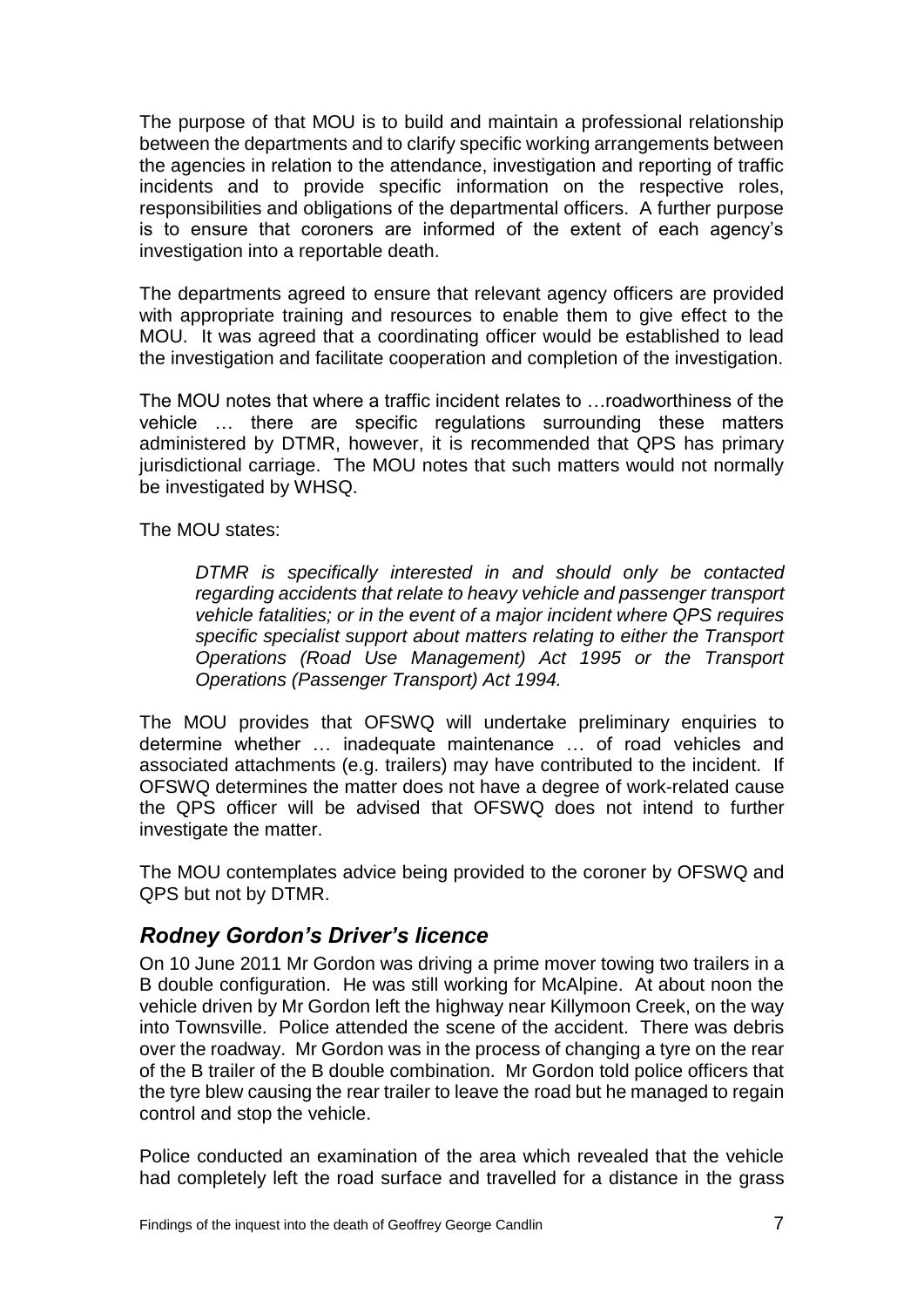table drain area before returning to the roadway. Police concluded that the vehicle had crossed over onto the incorrect side of the roadway and come into contact with the bridge supports before returning to the correct side of the road.

Forensic Crash Unit investigators found that it was highly unlikely that a tyre blowing on the rear trailer would cause such an event.

Police spoke to Jeffrey Miller about this accident. He told police that Mr Gordon had told him that the event occurred because Mr Gordon had not secured the A trailer locking pins correctly and the trailer had slid back onto the B trailer causing the vehicle to travel off the road. Investigators concluded that this scenario was also unlikely.

Because of the similarity between the accident causing the death of Mr Candlin and the incident occurring shortly after on 10 June 2011 Senior Constable Eggins of the FCU held concerns about whether Mr Gordon should continue to drive heavy vehicles. Senior Constable Eggins recommended that the information obtained by police be forwarded to the Chief Executive of DTMR and that the Department consider an immediate suspension of Mr Gordon's driving licences.

Mr Gordon's traffic history at that time reflected that he had, on six occasions, been charged with driving for times exceeding the maximum allowable, that he had three convictions for failing to record information in his log book appropriately and that he had been convicted of towing a non-compliant load. The traffic history also contained other minor entries.

As discussed below, although DTMR was requested by the office of the Northern Coroner to provide all material and information relevant to the accident involving the death of Mr Candlin, no information in regard to the actions taken by DTMR was provided until a couple of days before the inquest. That information consisted of some documentation which seemed to indicate that Mr Gordon's licence was cancelled on 18 August 2011 and reissued on 19 August 2011 after he provided a medical certificate from a General Practitioner.

#### **The inquest**

A pre-inquest directions hearing was held on 2 December 2012. QPS, DTMR and OFSWQ appeared as parties to the inquest. A Senior Legal Officer for DTMR appeared by telephone.

DTMR had been advised of the coronial investigation and information sought by the Office of the Northern Coroner from that Department as to the investigations which had been carried out into the accident. Those enquiries commenced in November 2013.

On 24 January 2014, DTMR, through its Senior Legal Officer, was asked whether the Department had investigated the roadworthiness or otherwise of the heavy vehicle involved in the accident. No information was provided.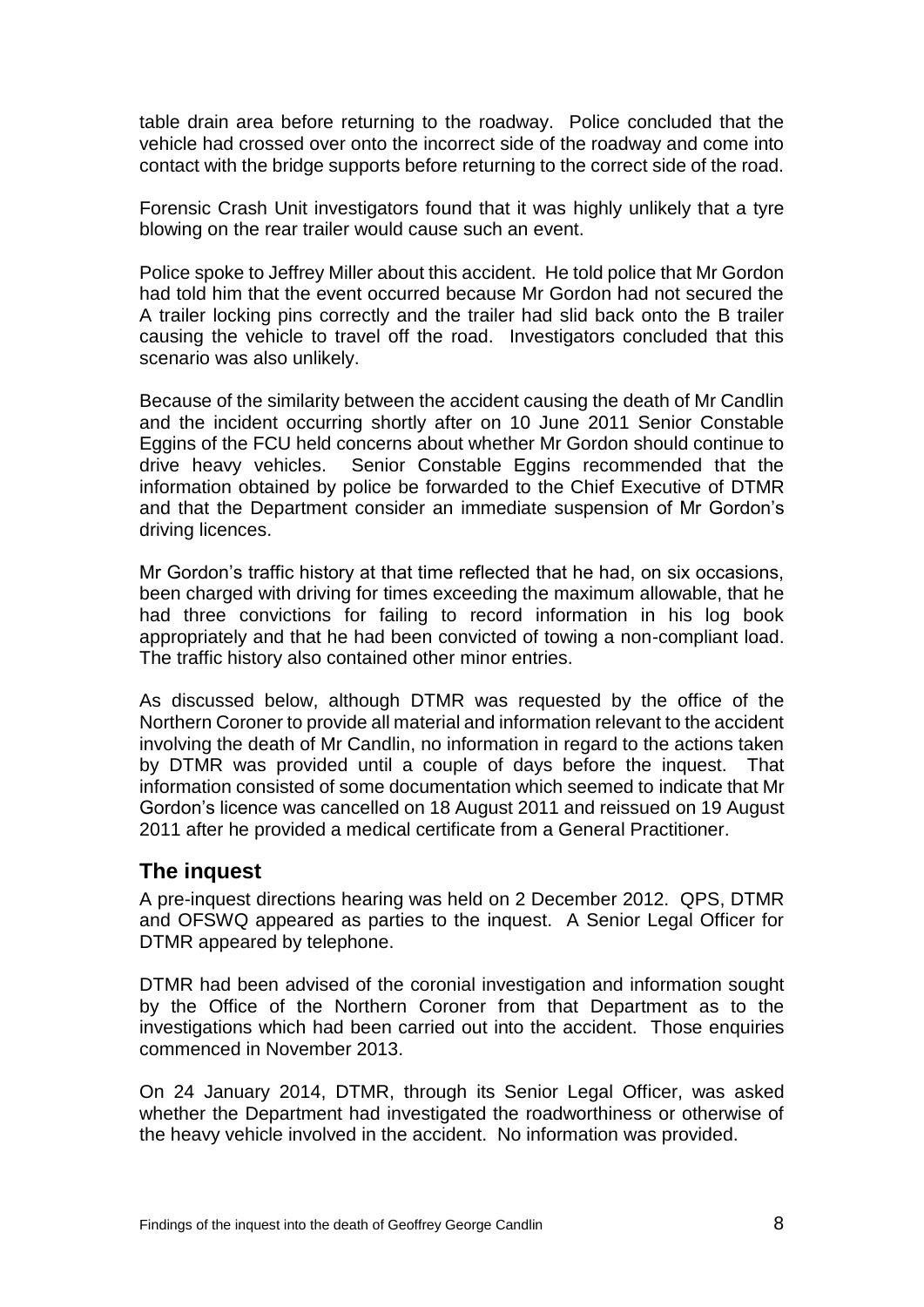On 24 February 2014, and in response to a direction issued by me to provide information, DTMR provided a report written by Denise Elrick which set out her investigations into the condition of the road at the location of the accident. That report was completed by Ms Elrick in 2011 but had not, previous to the direction, been provided to me.

In October 2014, DTMR was advised that an inquest would be held. The Senior Legal Officer asked Counsel Assisting for guidance as to whether it would assist the coroner for the Department to take part in the inquest, as:

*Based on our Fatal Crash Report, there does not appear to be any issues for the Department to address.*

Counsel Assisting advised the Senior Legal Officer that, as the inquest would investigate the scope of each Department's investigation and their role in investigations into accidents of this kind, DTMR's appearance would be of assistance.

On 28 October 2014, DTMR was provided with the brief of evidence for the inquest which encompassed all the material held by the coroner.

At the hearing on 2 December 2014, Counsel Assisting summarised the matter stating the circumstances of the accident and summarising the investigations which had been carried out (as known to her at that time). In relation to DTMR she stated:

*DTMR considered that the crash was due to the action of Mr Gordon. It noted in its investigation report that Police considered that no road features contributed to the crash. DTMR concluded that no further action was required.* 

Although information as to its investigations, particularly as to roadworthiness of the vehicle, had been specifically requested as had all material relevant to the inquest, and despite the fact that it must have been apparent to the Senior Legal Officer of DTMR, from the above paragraph, and the brief of evidence, that my office was unaware of further investigations that the Department had carried out, the Department still provided no further information.

At the directions hearing Counsel Assisting advised that the issues to be explored at the inquest were:

- 1. The circumstances surrounding the death of Geoffrey Candlin and
- 2. The nature and extent of the investigations into the death by QPS, DTMR and OFSWQ, including the criteria for investigation by each department in relation to such accidents.

Despite DTMR being in possession of information and material that was directly relevant to the second issue, the Senior Legal Officer neither advised Ms Williams of that fact nor provided any of the material.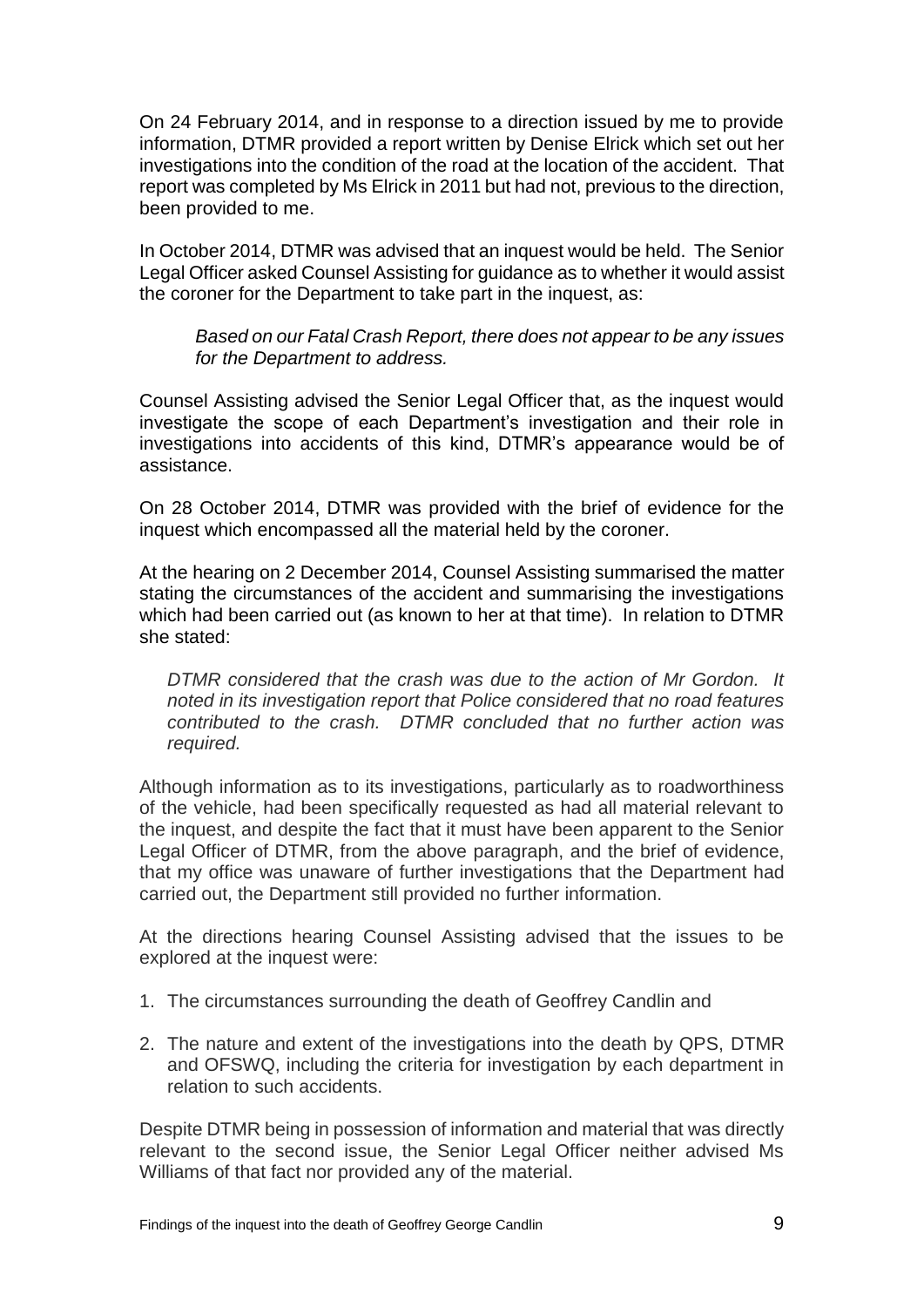In fact, as will be seen below, DTMR had been involved in the suspension of Mr Gordon's driver's licence and also had conducted, as the Queensland agent of the National Heavy Vehicle Accreditation Scheme, a complete audit of the fleet of McAlpine. That audit had resulted in that company losing its accreditation. Such information was distinctly relevant to the issues to be explored at inquest, as known to the Department. If that information had been provided in a timely manner and prior to the commencement of the inquest, the scope of the inquest would have very likely been significantly narrowed resulting in savings to the Court and the Departments that appeared.

In addition to failing to provide relevant information, after the directions hearing, the Senior Legal Officer of DTMR advised Counsel Assisting that she considered that the Department did not need to appear at the inquest and also requested leave to appear by telephone. After further discussions in which the Senior Legal Officer was advised that the role of the Department was very relevant to the inquiry, DTMR briefed Mr McMillan on 18 December 2014.

Unfortunately, as well as failing to disclose the relevant information to my office the Department also failed to disclose it to its Counsel. Mr McMillan was unaware, when he appeared at the inquest, of the significant investigations that DTMR had undertaken in relation to the accident and the outcome of those investigations. In addition, DTMR did not send an instructing solicitor to the inquest. The court time lost during adjournments to allow Mr McMillan to track down relevant witnesses and obtain statements from them was exacerbated by the absence of an instructing solicitor.

At the commencement of the second day of the inquest DTMR produced 40 pages of documents relating to a show cause issue notice issued to McAlpine under the NHVAS. A witness was identified who could give evidence pertaining to that. Ultimately, the statement of that witness and the witness were not available until the third day of the inquest.

At the end of the first day of the inquest, when it became evident that evidence would be called which would concern the NHVAS accreditation of McAlpine and the state of its fleet at the time of the accident, Counsel Assisting contacted the managing director of Alpine Fresh Pty Ltd, Mr McAlpine, and advised him of that and asked whether he wished to obtain legal advice and/or appear at the inquest.

Mr McAlpine stated that he was willing to appear at the inquest if required.

#### **The evidence**

Counsel Assisting tendered a brief of evidence encompassing 34 exhibits. Twelve witnesses appeared at the inquest. Ten of those were scheduled to appear and two further DTMR witnesses were identified and called during the inquest.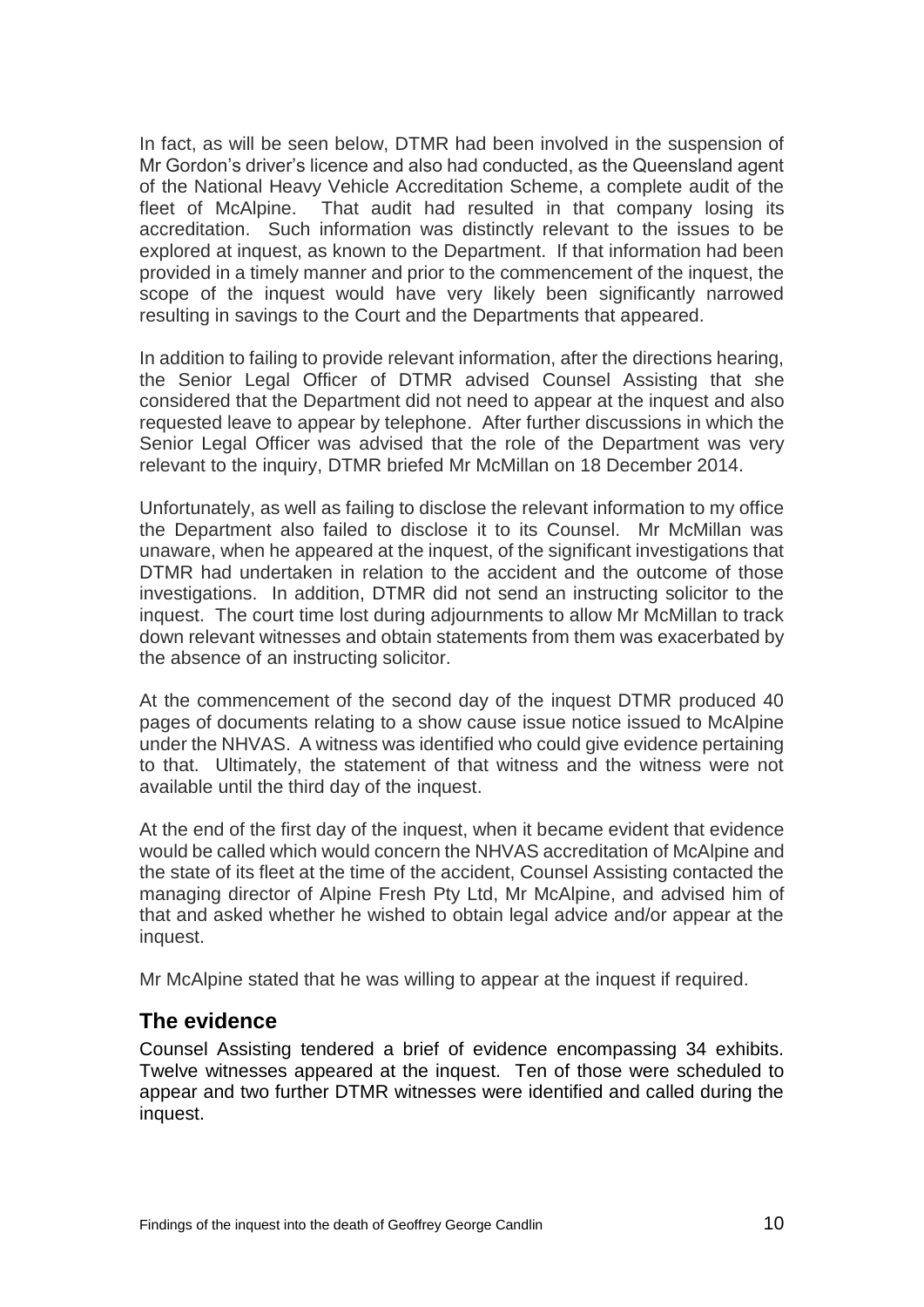## *Peter Glen Alberich*

Sergeant Alberich attended the scene of the accident. He first saw Mr Gordon in the Townsville watchhouse between 10am and 11am the same day. Mr Gordon was asleep and was difficult to wake up. Sergeant Alberich took him to the Townsville Hospital for a blood specimen to be obtained and then returned him to the watchhouse. Mr Gordon was yawning and appeared tired during that time.

## *Kylie Jessen*

Senior Constable Jessen saw Mr Gordon at 7.39am on 29 March 2011 at the premises of Carter & Spencer. He told her he had driven the truck from Mackay after leaving there at about midnight. He seemed calm and was not showing any signs of fatigue at that time.

## *Simon Bradshaw Major*

Mr Major is a Vehicle Inspection Officer with the Queensland Police Service. He inspected all four vehicles involved in the accident – the prime mover, the A trailer, the B trailer and the Renault.

He found that the prime mover was in a potentially dangerous mechanical condition at the time of the accident because of the condition of the brakes.

Mr Major said that the brakes had been in that condition for some time as the surfaces were rusty. They had been like that for more than a week but he couldn't be more specific as their appearance would depend on the distance the vehicle had travelled and the conditions.

Mr Major said that under normal driving conditions it may appear that the brakes were operating normally but in an emergency braking situation the stopping distance would be increased as the brakes would not be functioning as well as they should.

Mr Major said that all the defects he found were due to a lack of maintenance. The vehicles had not been looked after appropriately.

Mr Major said that the condition of the prime mover and trailers was indicative of a very poor level of maintenance. There were lots of very simple basic measures that had not been carried out.

The worn state of the tyres also demonstrated a lack of routine maintenance as, if the vehicles had been serviced regularly and properly maintained, the tyres would have been rotated.

Mr Major said that heavy vehicles should have the lights and tyres checked on a daily basis and the brakes adjusted every 10,000 kilometres at the most, depending on the type of driving they were doing.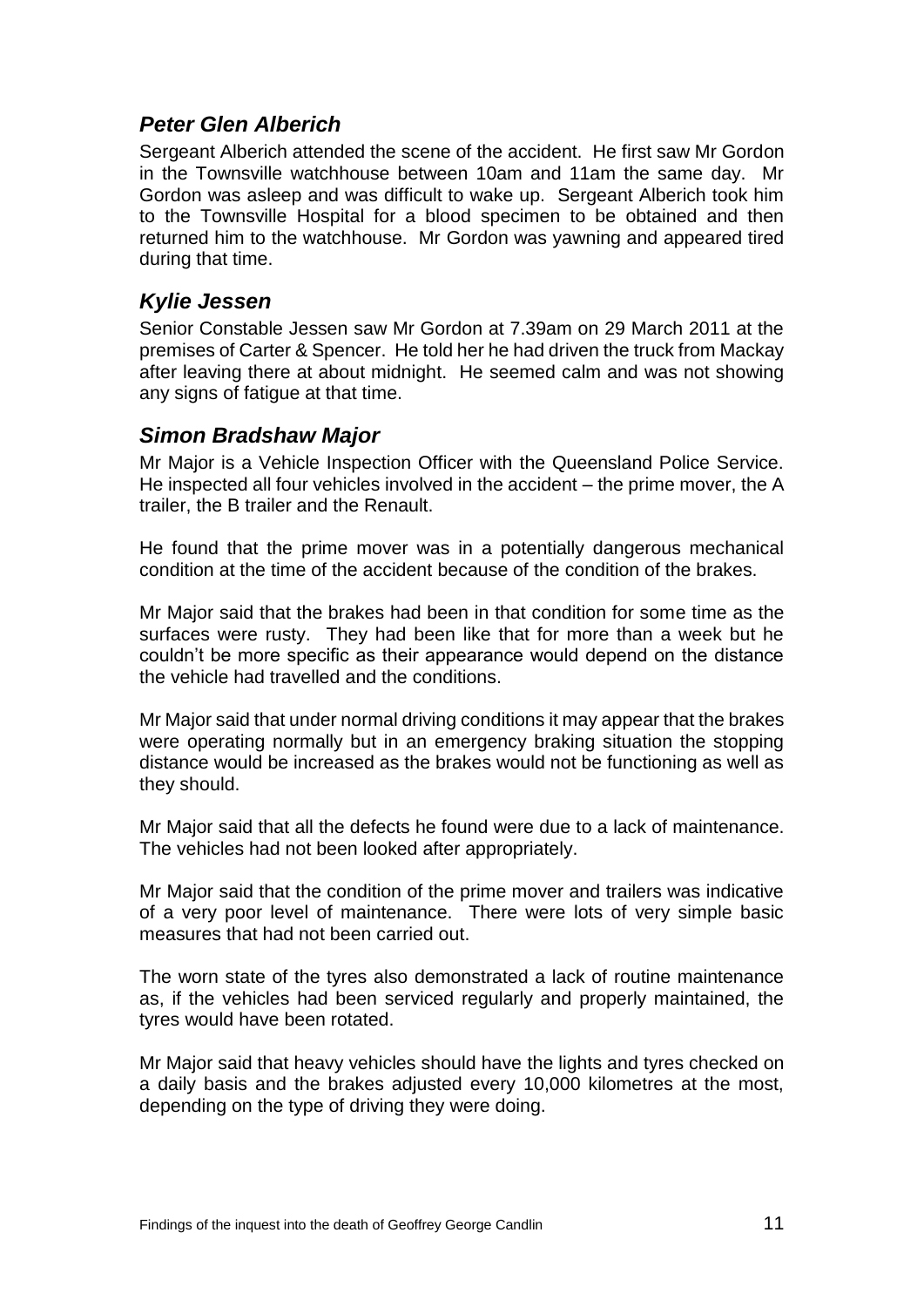Mr Major said that the defects to the B trailer and the prime mover would result in those vehicles being classed as defective vehicles under the *Transport (Operations and Road Use Management) Act* 1995.

Mr Major said that none of the defects identified by him could have contributed to the accident as none would cause the vehicle to veer from the road.

Mr Major stated that these vehicles were maintained by the owner under the National Heavy Vehicle Accreditation Scheme which was, at the time of the accident, and still is, administered in Queensland by DTMR.

Mr Major said that he his enquiries revealed that McAlpine was accredited under the Maintenance Management arm of the Scheme at the time of the accident.

Mr Major said that, in his experience, some vehicles subject to the Scheme were poorly maintained as they were not often subject to audits under the Scheme and often only inspected after they had been involved in accidents.

Mr Major said that he submitted his inspection report, outlining the defects in the vehicles, to DTMR for the purposes of the NHVAS. Mr Major produced emails that he had received in reply in which Chantal Pedley, Senior Adviser of Road Safety and System Management Division of DTMR advised that an audit had been conducted of the vehicles operated by McAlpine.

The evidence of Mr Major resulted in further inquiries being conducted by Mr McMillan as to the nature of investigations conducted by DTMR. Prior to Mr Major's evidence the fact of the audit was unknown to the inquest as it had not been disclosed by DTMR.

The inquest was adjourned for the afternoon of the first day in order for Mr McMillan to take instructions and identify appropriate witnesses to give evidence of the Scheme and the audit.

#### *Stephen Robinson*

Mr Robinson had known Mr Gordon, as the driver for McAlpine, for three years as at March 2011. Mr Gordon had driven for two other companies prior to being employed by McAlpine's and Mr Robinson also had contact with him during that employment.

When Mr Robinson saw Mr Gordon on the morning of 29 March 2011 he appeared alert and calm. He told Mr Robinson that he couldn't get the leg on the B trailer to wind down and either he had hit something or the previous driver had. Mr Robinson pointed out to Mr Gordon that he had no tail lights and asked him whether he had checked them at handover. Mr Gordon replied that it had been too dark at that time.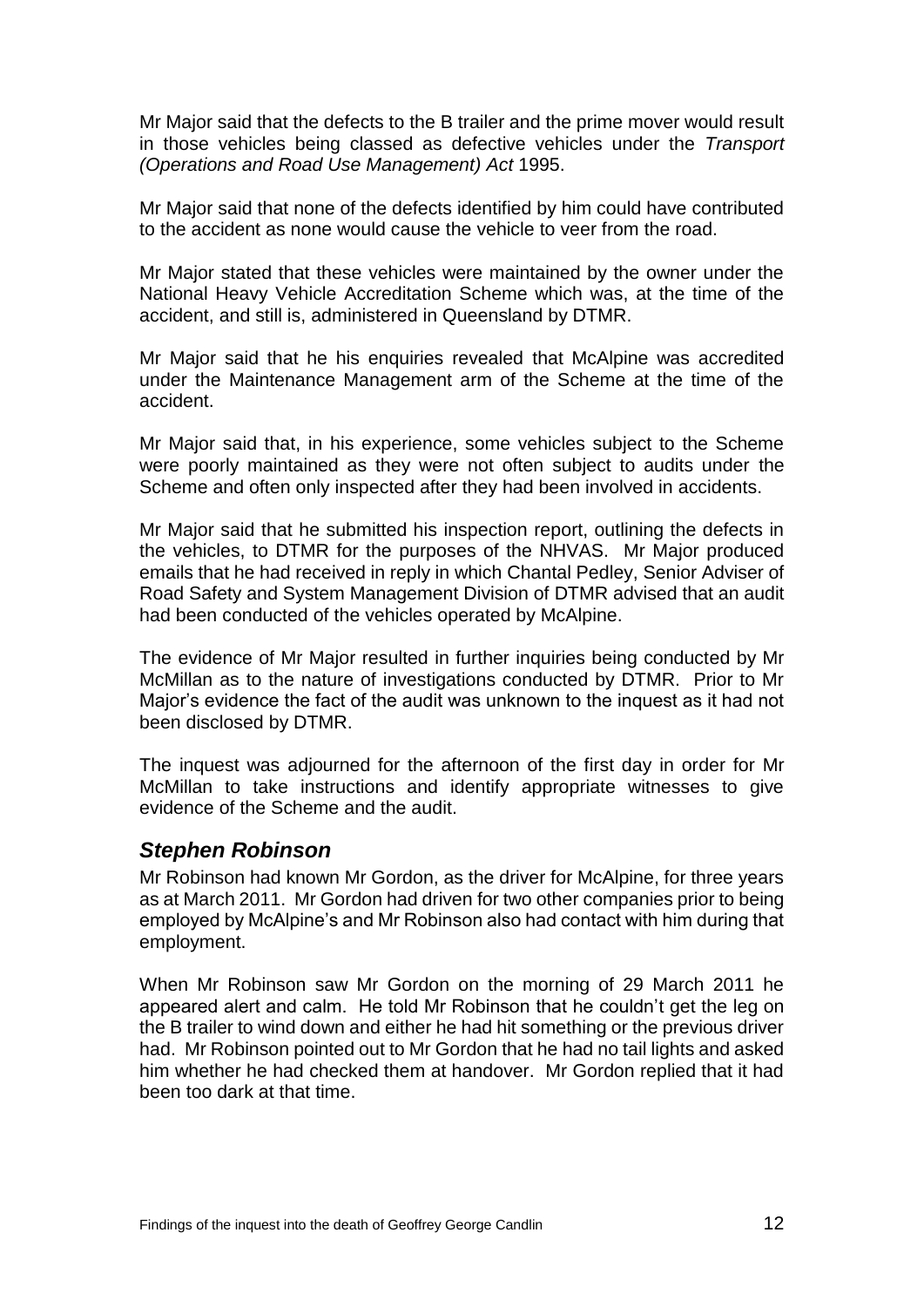# *Jeffrey Miller*

Mr Miller said that McAlpine is now Alpine Fresh Pty Ltd. He has worked there for seven years altogether. He said that Mr Gordon's employment ceased in about May 2011.

At about 5.30am on 29 March 2011 Mr Miller phoned Mr Gordon and Mr Gordon told him that he had lost a set of tail lights from the truck. He said he didn't know what had caused the damage and couldn't recall hitting anything. Mr Robinson said that he should carry on to the next customer and they would sort out repairs later.

Mr Miller later spoke to Mr Sheriff and asked whether the tail lights were ok when he left the truck and he said they were.

Mr Gordon sent a photo of the damage to Mr Miller. When Mr Miller saw the damage he thought that Mr Gordon must have driven over something really large and was surprised that he hadn't seen it and didn't know what he had hit.

Mr Miller said that the vehicles were checked every second day when they returned to Brisbane by the mechanic at their Rocklea depot. The mechanic checked the lights, tyres and oil every second day and the vehicles were serviced every 20,000 km.

Mr Miller said that McAlpine's was accredited under the NHVAS but Alpine Fresh never applied for accreditation so the vehicles operated by that company undergo the usual mandatory 12 month vehicle inspection.

Mr Miller said that Mr Gordon had always been a good driver – he was always available, punctual and good with his paperwork and the customers. Mr Miller said that there had been no accidents involving Mr Gordon prior to 29 March 2011 but there had been one after that date. About three months later the prime mover being driven by Mr Gordon ran off the road. Mr Gordon told Mr Miller that the front trailer pins weren't locked in and the front tyre blew. Mr Miller believed that the explanation was reasonable. However, management were concerned that Mr Gordon may have been affected by the accident involving Mr Candlin and he may have been distracted which is why he didn't couple the trailers properly.

Since the accident on 29 March Mr Gordon's attendance had dropped and his trips were taking longer. He was asked to leave on the day of the second accident.

In response to a question asked by Mr Geeves, Mr Miller stated that he would find it hard to believe that Mr Gordon would have felt the impact when he collided with the Renault.

## *Nigel Sheriff*

Mr Sheriff said that there was nothing wrong with the vehicles when he handed over to Mr Gordon in Mackay at midnight on 29 March.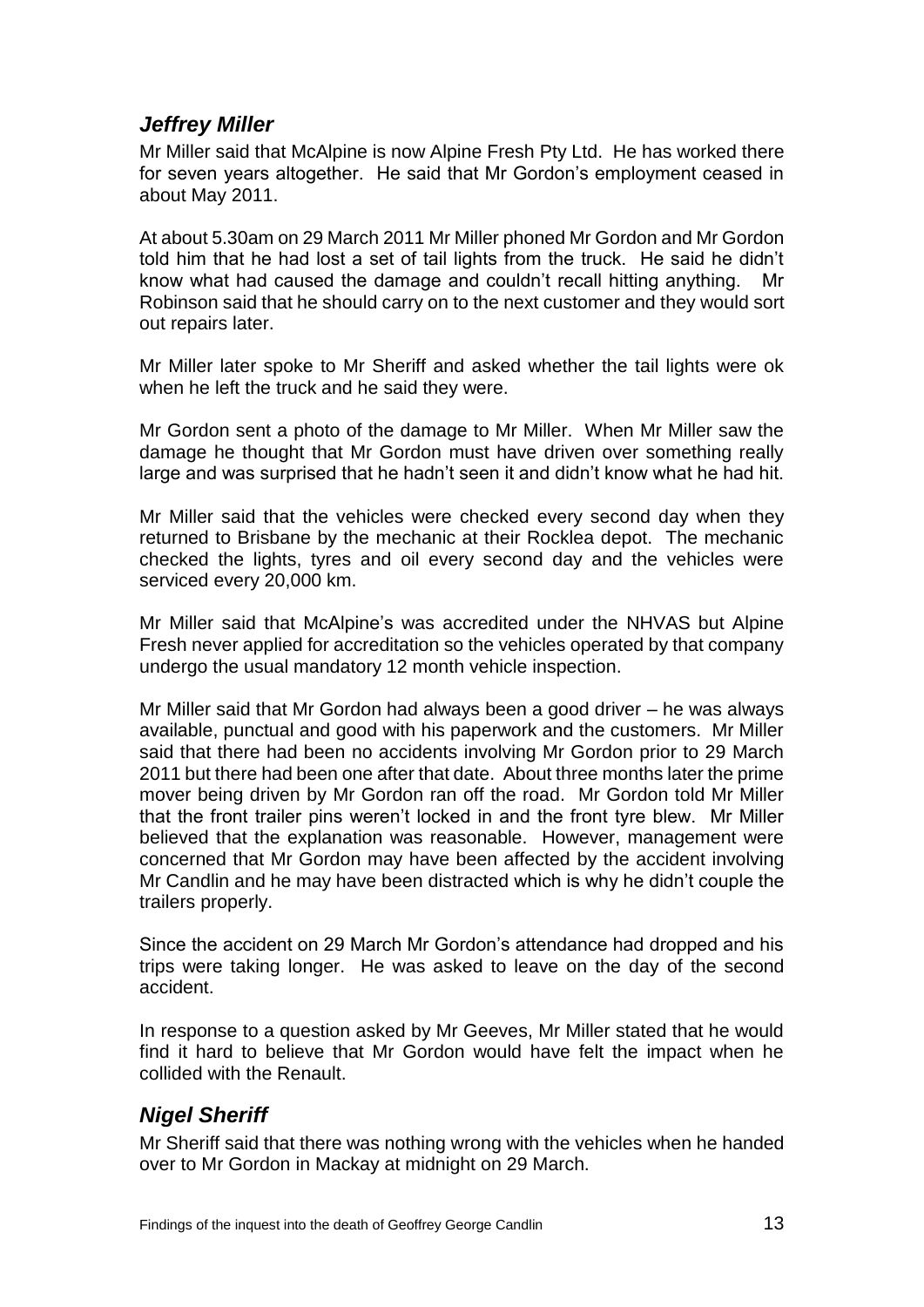Mr Sheriff has been driving B doubles for five or six years. He was told of the damage done to the B trailer and he saw photos of the damage. He stated that he could not see how Mr Gordon would not have felt the impact of the collision that caused such damage.

## *Robert Eggins*

Senior Constable Eggins gave evidence of his investigation into the accident. He said that, due to the weather conditions at the time, he could not determine the actual location at which the vehicles collided as there was no physical evidence of that collision on the roadway.

Senior Constable Eggins said that the Renault van had effectively been prised open like a can opener by the rear of the B trailer.

He formed the opinion that the heavy vehicle had veered from the roadway and part of it had gone into the drain and the collision had occurred as the driver was attempting to get it back onto the road. He believes that the impact would have occurred around the centre line of the road.

He couldn't ascertain why the prime mover had left the road as Mr Gordon refused to answer any questions.

Senior Constable Eggins discounted the possibility that the phone call by Mr Baran to Mr Gordon had contributed to the accident as it had occurred when Mr Gordon was 3 to 4 minutes away from the location of the accident.

In the absence of any information from Mr Gordon, Mr Eggins believed that two factors may have contributed to the accident – fatigue or Mr Gordon was driving too fast for the prevailing conditions.

Senior Constable Eggins believed that fatigue may have been a factor because he was present when Mr Gordon was awoken in the watchhouse later that morning and taken to the hospital. Mr Eggins observed that he was in a deep sleep and then went back to sleep in the police car and at the hospital and on the way back to the watchhouse.

Senior Constable Eggins said that there was no evidence that the Renault had left the road or was on the incorrect side of the road at the time of impact.

Senior Constable Eggins said that the road was in good condition and there was nothing about the road that would cause the prime mover to leave the roadway.

Senior Constable Eggins said that he believes that the B trailer went into the drain. In the weather conditions the road would have been like an ice skating rink. As it came out of the drain and back onto the roadway the rear trailer swung out and impacted the van on the other side of the road.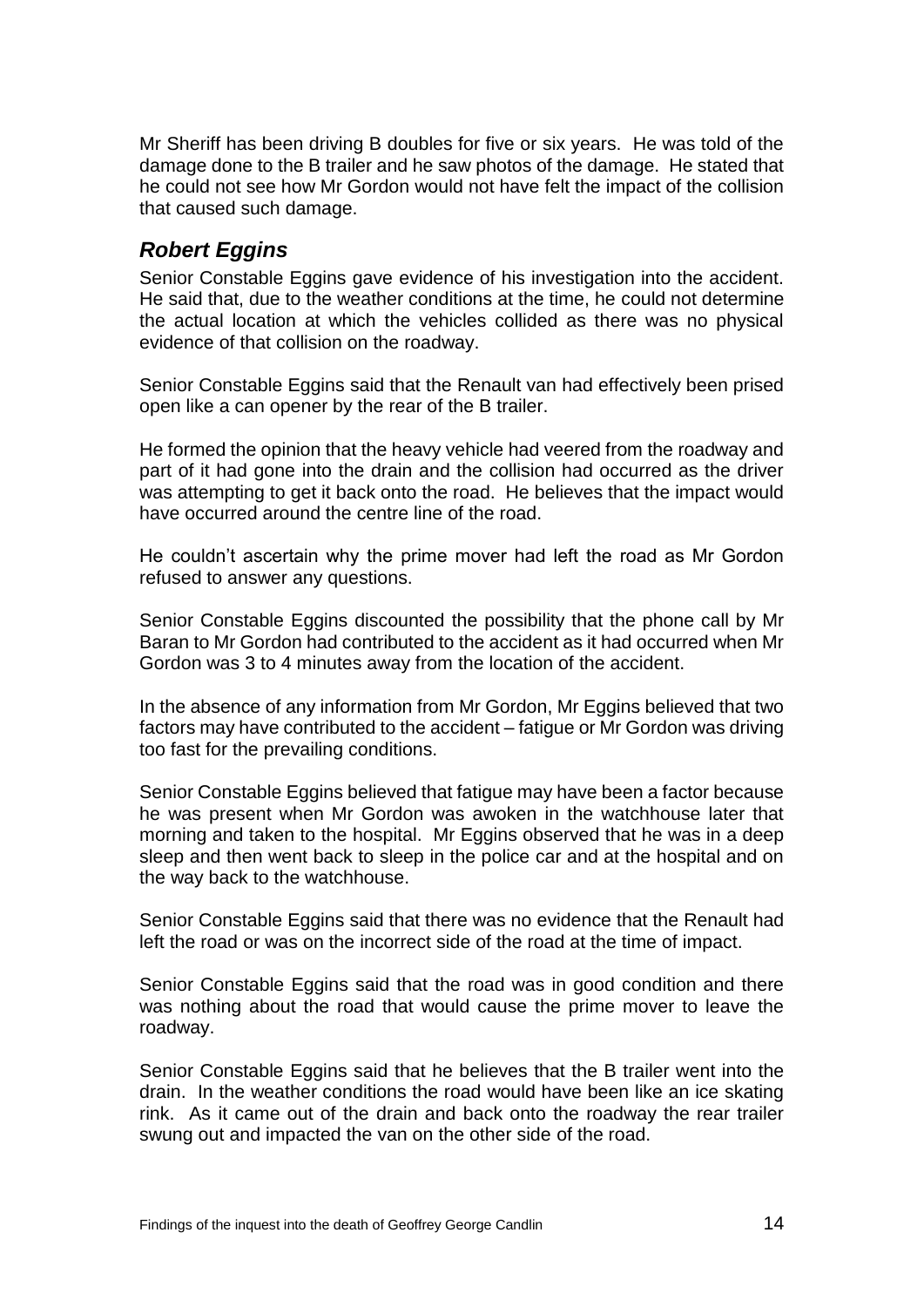Senior Constable Eggins said that it was possible that Mr Gordon would not have seen the van and would not have known of the collision.

Senior Constable Eggins said at the time of the crash, when an accident involved a heavy vehicle, QPS would contact DTMR (Qld Transport at that time) and a transport inspector would attend the site and inspect and weigh the vehicle. That did not occur in this case as Mr Gordon left the location.

About two years ago Qld Transport advised QPS that transport inspectors would no longer attend the scene of fatal accidents involving heavy vehicles. As they no longer attend there is no opportunity to check the weight of the vehicle or maintenance issues at the scene.

Senior Constable Eggins said that FCU investigators are much assisted by transport inspectors attending at the scene because they are able to obtain evidence e.g. with mobile brake testing equipment, which may later be unobtainable. Senior Constable Eggins said that transport inspectors are able to do testing of brakes at the site that cannot be carried out later when the brakes have cooled.

Senior Constable Eggins said that QPS would share information with DTMR if requested. He said he has not received a request from DTMR as the NHVAS regulator.

In response to questions by Mr Geeves, Mr Eggins agreed that he could not categorically rule out the possibility that Mr Candlin's van crossed the centre line and the impact occurred on that side of the road. He said that he could not discount the weather as a factor which contributed to Mr Gordon veering from the road but that Mr Gordon should have been driving to the prevailing conditions and if the bad weather had contributed then he hadn't been doing so.

# *Rodney Gordon*

Mr Gordon initially refused to answer questions in relation to the accident on the grounds that his answers might tend to incriminate him and he was directed to do so pursuant to s. 39(2) *Coroners Act* 2003.

Mr Gordon said that he is now retired from truck driving and a full time carer for his wife. He has not driven a heavy vehicle since he ceased employment with McAlpine and does not intend to do so again.

Mr Gordon said that on 29 March 2011 he started driving at about midnight in Mackay.

He said he could not recall passing another truck near Alligator Creek. He recalled taking a phone call from Mr Baran.

Shortly after that phone call it was raining heavily and "pitch black". Mr Gordon said that he drove off the roadway and then back on. He had to fight to get the truck back onto the road. He recalls seeing the table drain in front of him and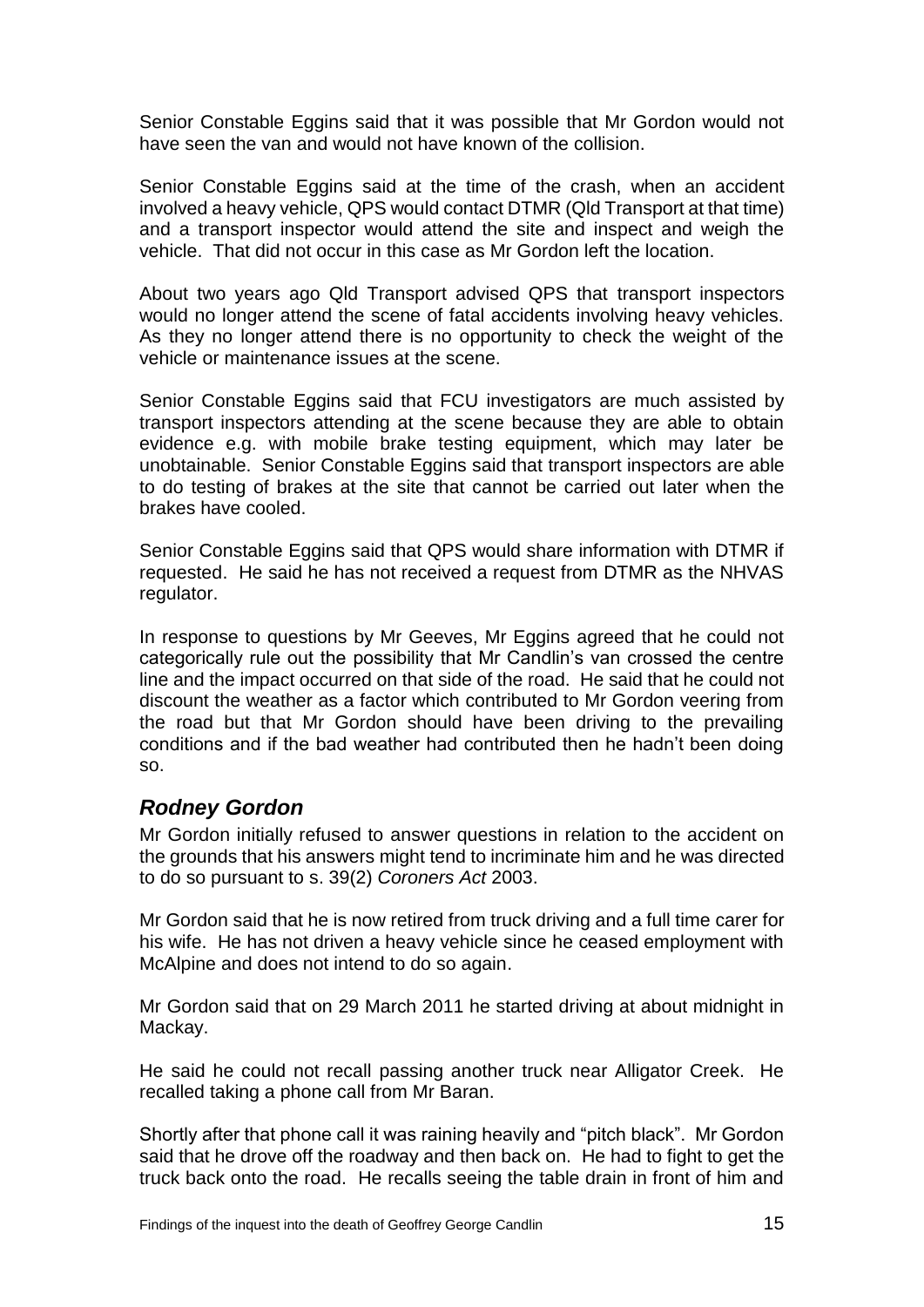it was then that he realised that he had veered from the roadway. He had to turn sharply to avoid the prime mover going into the drain.

Mr Gordon said that it was fairly rough as he was bringing the truck back onto the road. He couldn't say whether the rear trailers were fishtailing. He thinks that the rear trailer would have stayed in the correct lane. Mr Gordon said that he believes this to be the case because the trailer would follow the direction that the prime mover was heading. He then said that to avoid the drain he steered sharply to the right and then back to the left.

At the time he left the road he could see only a short distance in front of him because of the weather. He did not see any other vehicles on the road. He didn't see the Renault van and was not aware that he had hit it.

Mr Gordon said that he was driving at about 100 kilometres per hour when he left the roadway. He now thinks that it was stupid to be driving at that speed and he was going too fast.

Mr Gordon said that he had slept for 8 to 10 hours before commencing driving that night and he was not tired.

Mr Gordon said that, at this first stop in Townsville he saw that the rear lights were gone and the leg of the trailer had been bent and he thought the damage had occurred when he went off the road.

He didn't tell Mr Miller or Mr Robinson that he had veered from the roadway.

In relation to the incident in June 2011 Mr Gordon said whilst he was driving one of the tyres blew out and at the same time the pin securing the front trailer popped out which caused the vehicle to pull to the left.

In relation to the suspension of his licence Mr Gordon said that he attended a sleep study on 9 August 2011 and then obtained a medical certificate from his GP.

## *Robert Eggins*

Senior Constable Eggins, after hearing the evidence of Mr Gordon, was recalled to give further evidence. Senior Constable Eggins said that Mr Gordon was not driving to the conditions and, given Mr Gordon's description of what occurred, he believes that the rear trailer crossed the centre line and the collision occurred on Mr Candlin's side of the road.

## *Denise Elrick*

Ms Elrick said that after investigating the road condition and prior accidents at that location she concluded that the road was in good condition and the infrastructure appropriate to the location. She said that most accidents involving vehicles veering from the road are not caused by road conditions but by drivers e.g. fatigue, speed, alcohol/drugs.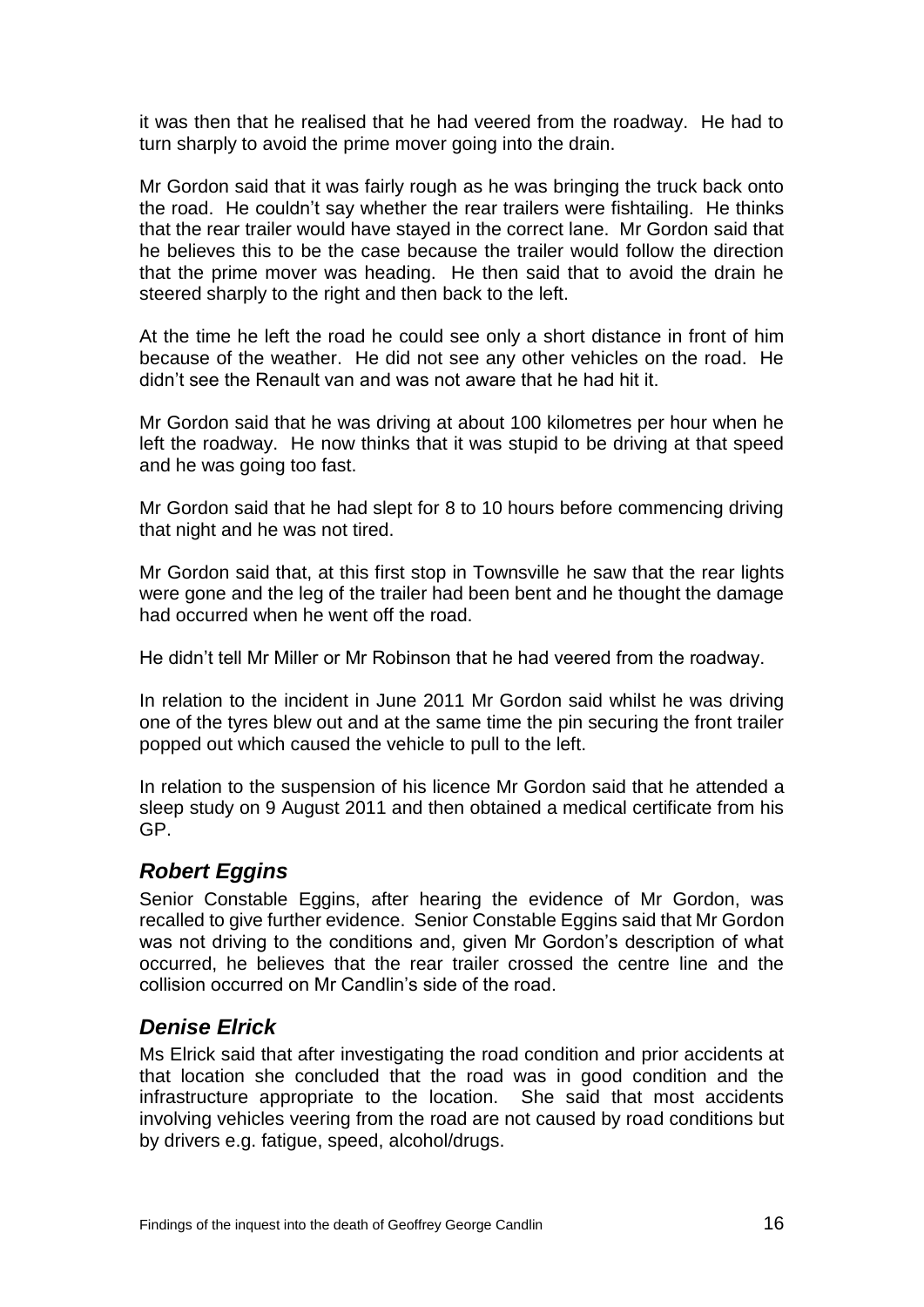# *Dean Coggins*

Mr Coggins explained that OFSWQ decided, after preliminary investigations, not to conduct a complete investigation into this matter due to the fact that there were no issues of maintenance or fatigue that directly contributed to the death of Mr Candlin.

#### *Jacqueline Anderson*

Ms Anderson, Principal Policy Officer of DTMR, produced a statement and gave evidence on the last day of the hearing.

Ms Anderson stated that on 8 July 2011 DTMR received a letter from QPS raising concerns about Mr Gordon's fitness to drive heavy vehicles.

On the same day DTMR issued a show cause notice to Mr Gordon proposing to cancel his licence on and from 9 August 2011. On 9 August 2011 DTMR issued an extension of time to Mr Gordon allowing him to make representations by 18 August 2011 for a show cause action in response to a document provided by Respiratory & Sleep Specialists.

As no information was received from Mr Gordon by 18 August 2011 his licence was cancelled on 19 August 2011.

On 19 August 2011 Mr Gordon attended the Mackay DTMR Customer Service Centre and applied to get his licence back. He declared that he did not have any medical condition that was likely to adversely affect his ability to drive safely and produced a medical certificate completed by his treating doctor which stated that he met the medical criteria for a conditional licence but required further review on 12 April 2012.

The Mackay CSC issued Mr Gordon with a probationary driver's licence which expired on 18 August 2012.

On 10 April 2012 Mr Gordon provided a further certificate from his treating doctor which declared that he met the medical criteria for an unconditional licence. Mr Gordon was issued with an open licence on 19 August 2012.

Ms Anderson stated that DTMR does not undertake any independent assessment of a person's fitness to drive safely. If a treating doctor certifies that a person is fit to drive, a licence is then issued to that person. DTMR is unaware of any tests that person has undergone or the information that they have relayed to their doctor.

## *Chantal Pedley*

Ms Pedley produced a statement and gave evidence on the last day of the hearing. She is the Policy Officer, DTMR, and her responsibilities include participation in the management and oversight of a range of accreditation schemes operated by the DTMR.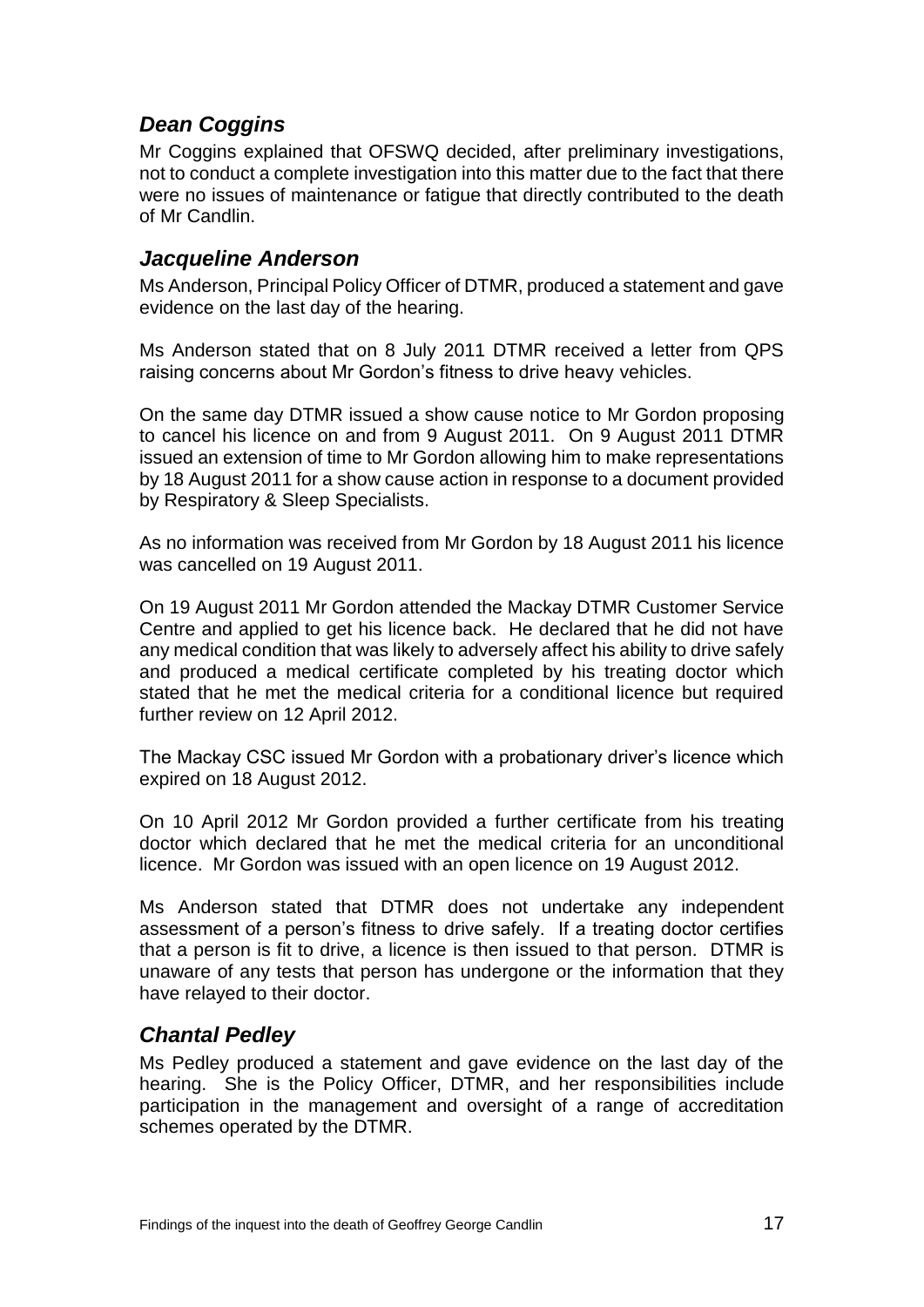One of these is the NHVAS. This is a voluntary alternative scheme to conventional heavy vehicle compliance methods and regulation. Operators accredited under the Scheme must demonstrate that their vehicles and drivers comply with standards set by the Scheme through periodic audits of their transport management systems and vehicle or driver assessments.

The Maintenance Management module of the NHVAS negates the need for accredited operators to obtain an annual Certificate of Inspection for their heavy vehicles in order to have the registration renewed. It is the obligation of the operator to maintain their vehicles according to NHVAS Business Rules and Standards.

McAlpine was accredited under the scheme on 4 July 2009 for a period of two years.

On 11 April 2011 Ms Pedley received an email from Mr Major concerning his inspection of the prime mover and trailers.

On the same day Ms Pedley organised a spot check of McAlpine's fleet of vehicles. That occurred at the company's Rocklea premises on 14 April 2011.

The Maintenance Management spot check report revealed that McAlpine Freight had 12 non-conformances with the NHVAS standards and 10 corrective actions were raised for the company to rectify the non-conformances.

Ms Pedley requested DTMR transport inspectors to carry out vehicle inspections in an Interim Maintenance Audit to identify whether the mechanical condition of McAlpine vehicles operating under the NHVAS complied with the appropriate standards.

The audit was conducted on seven heavy vehicles at the Rocklea premises on 5 May 2011. All vehicles were found to be defective with defects ranging from minor to major. Those vehicles were cleared of those defects by the end of May 2011.

On 4 July 2011 Ms Pedley issued a notice to the company which immediately suspended McAlpine's accreditation under the Maintenance Management scheme and required the company to show cause as to why the accreditation should not be cancelled. The company did not respond to the show cause notice and all accreditation of McAlpine under the scheme expired on 8 July 2011.

On 30 July 2011 Mc Alpine presented eighteen heavy vehicles for Certificates of Inspection by transport inspectors. Only two of those eighteen vehicles passed the inspections and the remaining sixteen failed due to defects identified as dangerous. Officers issued cease use notices with respect to those sixteen vehicles.

Ms Pedley stated that, as at 29 March 2011, McAlpine was a company which was of concern to DTMR due to the number of infringement notices that had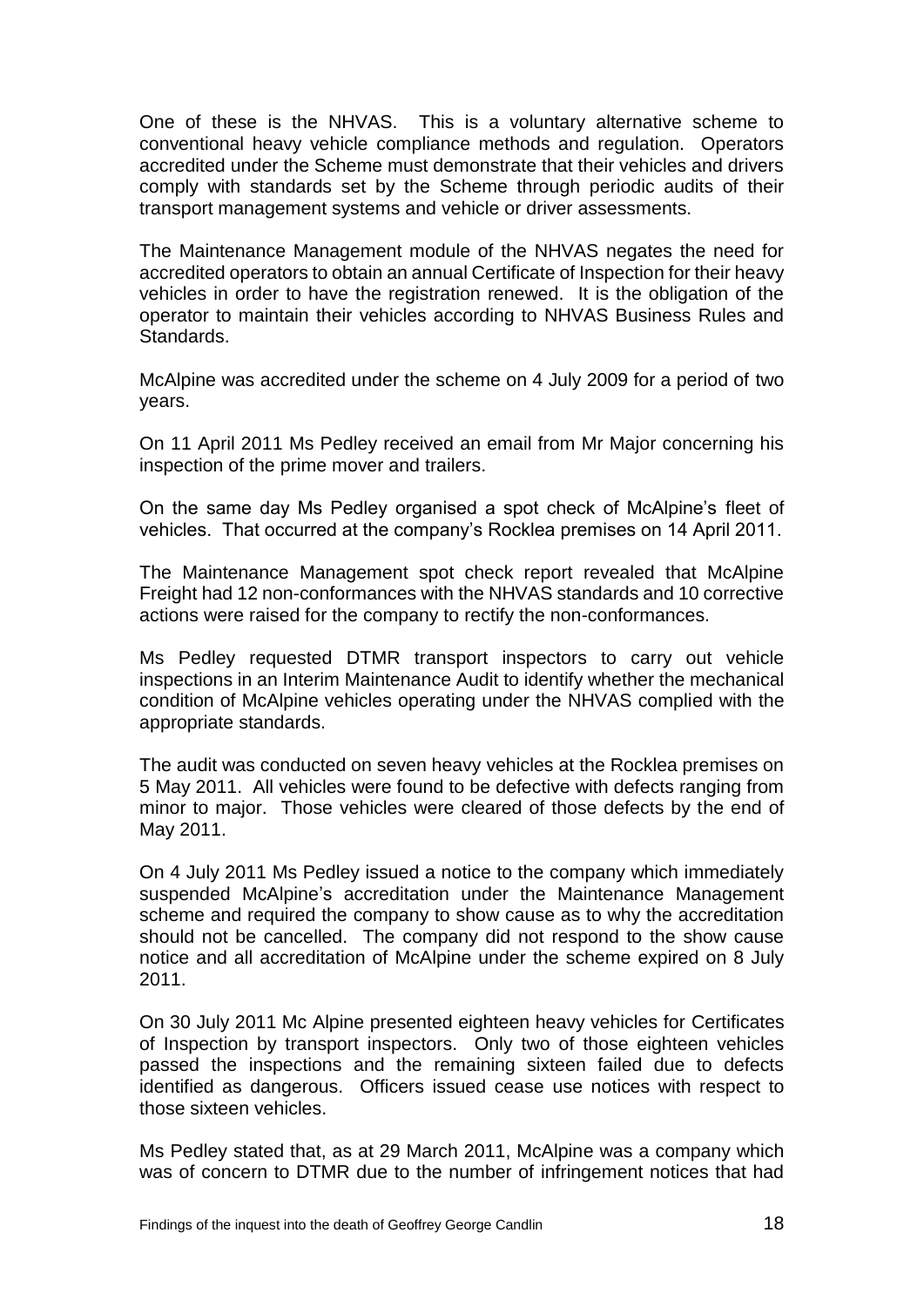been issued to its drivers. However, it had not been subject to any audits or inspections by DTMR.

Ms Pedley said that as at 29 March 2011 the States and Territories administered the NHVAS. Now it is administered by a national body but DTMR acts on its behalf in Queensland. There are three DTMR inspectors who are responsible for carrying out all random spot checks across the state.

Accredited operators do not have to obtain annual certificates of roadworthiness. The only method of checking whether these operators are complying with their obligations under the scheme and maintaining their heavy vehicles appropriately are the random spot checks that are carried out by those three officers. There are no other inspections or audits carried out on an operator unless DTMR is advised of concerns e.g. by another department or transport inspectors.

Accredited operators are obliged to keep maintenance sheets and service schedules for each of their vehicles but these do not have to be submitted to the regulator. Operators are audited when they apply for renewal of their accreditation.

Ms Pedley said that although she is now aware that DTMR Compliance section held concerns about the number of infringement notices issued to McAlpine drivers those concerns had not been passed on to the section of DTMR administering the NHVAS.

At the time of the accident DTMR transport inspectors attended heavy vehicle crash scenes if requested by QPS. This ceased in about mid 2012 "due to workplace health and safety issues."

Ms Pedley produced DTMR's 'Incident Attendance Policy' which set out when DTMR officers would attend traffic accidents. Ms Pedley said the policy was in effect as at 29 March 2011 but it is no longer in force and there is no replacement policy.

Annexed to that policy is a document entitled "Coronial Investigations and Inquests, A Guide." It was unclear from Ms Pedley's evidence whether that was a current document. That guide stated that coroners may request information in relation to reportable deaths and all such information requests are coordinated through the Legal Services Unit of the Legal & Prosecution Services Branch. It states:

*At the investigation stage of the coronial (sic) it may be that a well considered and detailed response from the Department results in the inquest (if there is to be one) being held on the papers without the necessity for departmental staff to give evidence.* 

The Policy also advised: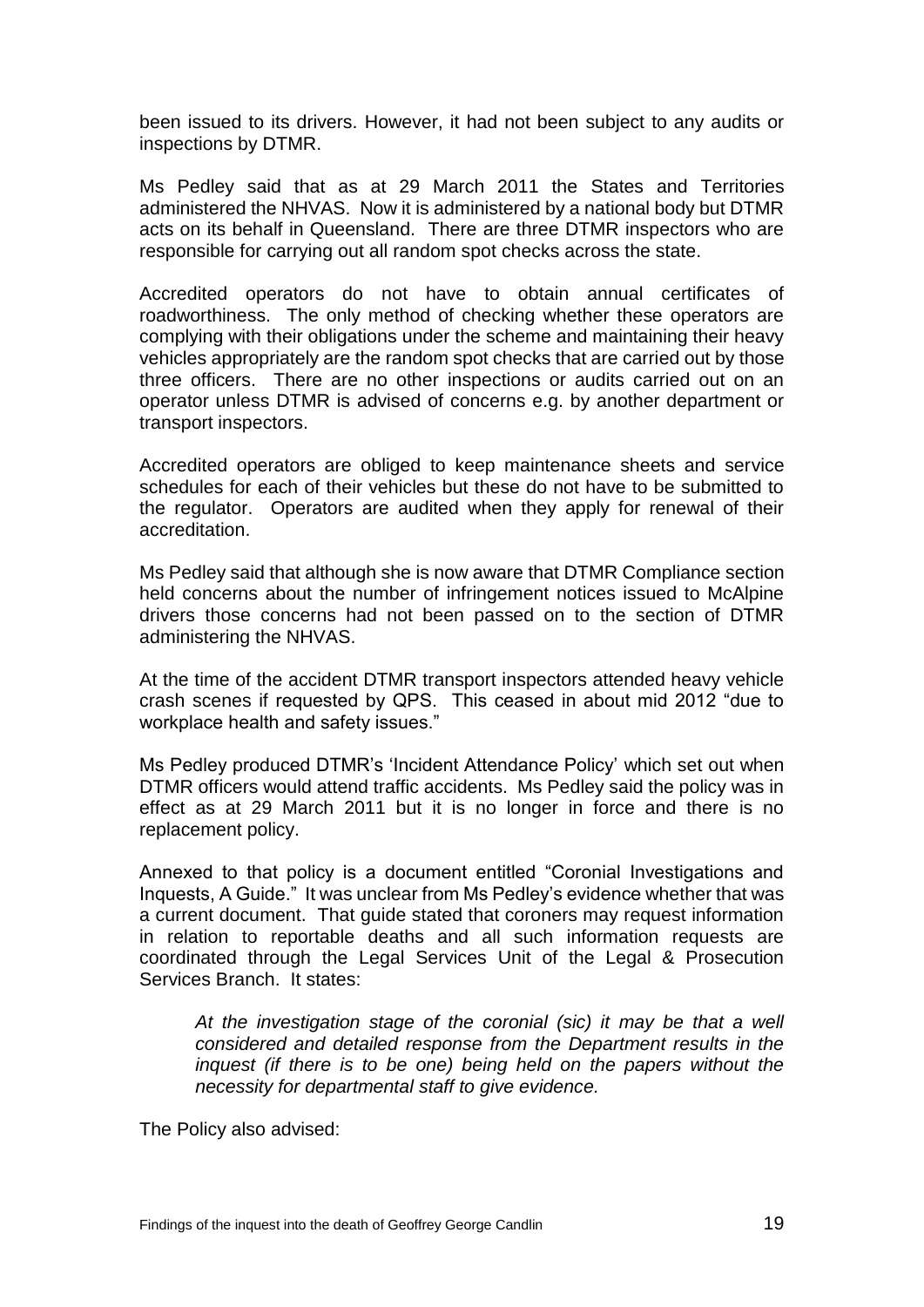*A well prepared statement can be very worthwhile as it may avoid the need for an inquest or reduce the extent of questioning at the inquest.*

### *Submissions*

Ms Williams submitted that I consider making the following recommendations:

- 1. DTMR appoint a coronial liaison officer;
- 2. DTMR and/or NHVAS regulator consider reinstituting the attendance of Transport inspectors at fatal road crashes involving heavy vehicles.

In relation to the first recommendation Mr McMillan stated that DTMR does not object to that recommendation and would duly consider such a recommendation.

In relation to the second recommendation Mr McMillan submitted that it should be addressed to the national body which would at this time delegate investigations to DTMR but may, in future, have its own personnel to carry out such duties.

Mr McCabe and Mr Geeves, as was appropriate, did not make any submissions as to the proposed recommendations.

#### **Comments, Recommendations and Findings**

#### *The scope of the Coroner's inquiry and findings*

An inquest is not a trial between opposing parties but an inquiry into a death. The scope of an inquest goes beyond merely establishing the medical cause of death.

The focus is on discovering what happened; not on ascribing guilt, attributing blame or apportioning liability. The purpose is to inform the family and the public of how the death occurred and, in appropriate cases, with a view to reducing the likelihood of similar deaths.

As a result, a coroner can make preventive recommendations concerning public health or safety, the administration of justice or ways to prevent deaths from happening in similar circumstances in future.

A coroner must not include in the findings or any comments or recommendations, statements that a person is or may be guilty of an offence or is or may be civilly liable.

Proceedings in a coroner's court are not bound by the rules of evidence. That does not mean that any and every piece of information however unreliable will be admitted into evidence and acted upon. However, it does give a coroner greater scope to receive information that may not be admissible in other proceedings and to have regard to its origin or source when determining what weight should be given to the information.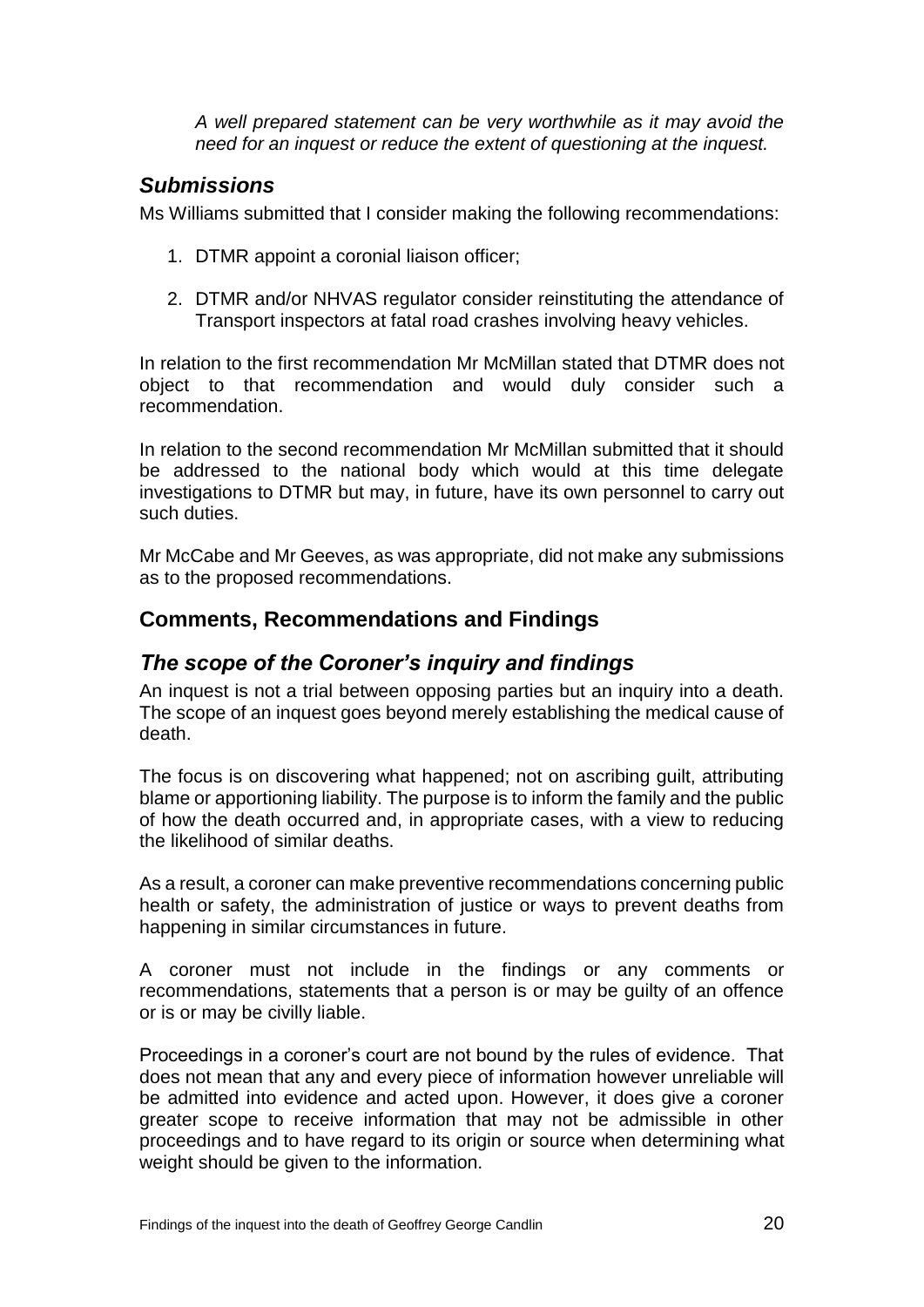A coroner should apply the civil standard of proof, namely the balance of probabilities. However the more significant the issue to be determined, the more serious an allegation or the more inherently unlikely an occurrence, then the clearer and more persuasive the evidence needs to be for a coroner to be sufficiently satisfied it has been proven.

If, from information obtained at an inquest or during the investigation, a coroner reasonably suspects a person has committed an offence, the coroner must give the information to the Director of Public Prosecutions in the case of an indictable offence and, in the case of any other offence, the relevant department. A coroner may also refer a matter to the Criminal Misconduct Commission or a relevant disciplinary body.

#### *Comments*

#### **Circumstances of accident**

At about 4.56am on 29 March 2011 the prime mover being driven by Mr Gordon left the Bruce Highway when it veered to the left. The prime mover left the roadway because Mr Gordon was unable to see the side of the road due to the heavy rain and poor visibility. He was travelling at a speed of 100 kilometres per hour which was too fast for the poor conditions.

Mr Gordon realised he was off the road when he saw a concrete table drain directly in front of him. He steered the prime mover violently to the right and then to the left to get it back onto the roadway. The road was slippery and wet and he was fighting to keep control of the heavy vehicle. Mr Gordon said that such was his difficulty in getting the prime mover back onto the road that he didn't see Mr Candlin's car coming towards him.

I am satisfied that the B trailer of the B double configuration crossed the centre line of the road and collided with Mr Candlin's car. There is no evidence to indicate and no reason to believe that Mr Candlin's car crossed to the wrong side of the road at exactly the time that Mr Gordon was trying to get back onto the road. It was Mr Gordon's vehicle that was travelling out of control. Mr Candlin was on the correct side of the road at the time of impact.

When he saw the damage later that morning he told all of those to whom he spoke that he did not know how the damage had been caused and that he didn't know whether he or the previous driver had hit something. This was clearly untrue. Mr Gordon said in evidence that when he saw the damage he thought it must have occurred when he veered from the roadway. He may have thought that in relation to the damage to the leg of the trailer but the manoeuvres he described do not explain how the right rear lights of the rear trailer could have been damaged that way.

I am unable to determine whether Mr Gordon knew that he had collided with Mr Candlin's car. It is more likely than not that he did know given the impact of a collision that was sufficient to open up Mr Candlin's vehicle 'like a can opener' and spread debris over an area of 40 metres.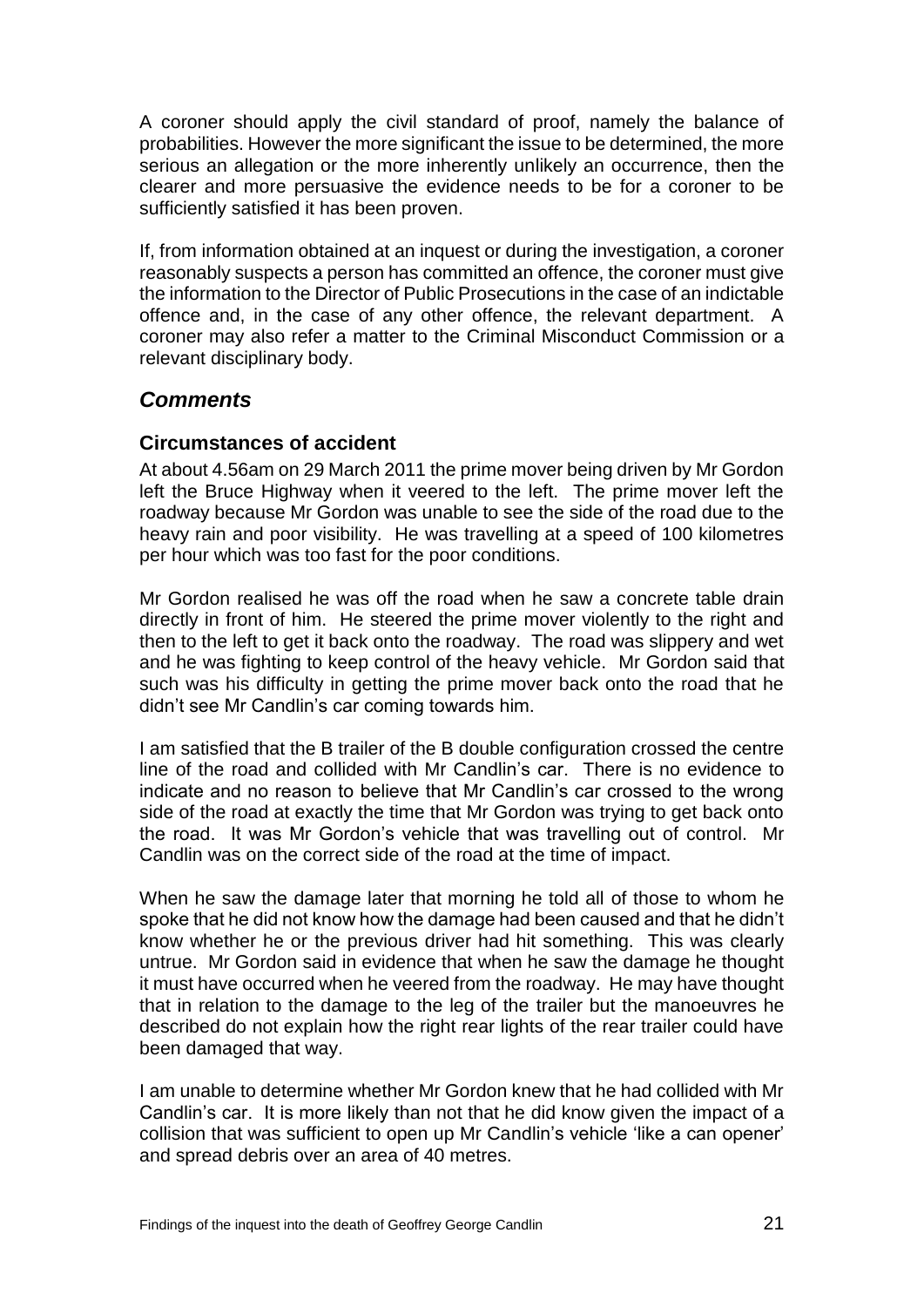#### **Investigations**

The response to the coronial investigation and inquest by DTMR can only be described, as Ms Williams submitted, as woefully inadequate.

DTMR provided the report of Ms Elrick but did not provide the other information it held which was obviously relevant to the investigation into the death of Mr Candlin and the circumstance surrounding his death and the response of DTMR to the fatal accident.

The reasons for this failure to produce relevant information remains unknown as DTMR, through its Counsel at the inquest, and otherwise, provided no explanation. Further, Mr McMillan advised that he was instructed not to make any submission as to the submissions of Ms Williams as to the lack of cooperation and assistance by DTMR.

DTMR investigated whether Mr Gordon was a fit person to hold a driver's licence, suspended that licence and re-issued it on the basis of medical advice. None of that information was provided in a timely manner. A statement setting out that information was received only on the last day of the inquest and after I directed that it be provided.

DTMR, as the regulator of the NHVAS, conducted an audit of the McAlpine fleet of vehicles, including the vehicle involved in the accident, and issued show cause notices in relation to the company's accreditation. Again, a statement setting out that information was provided on the last day of the inquest and after I directed that it be provided.

One of the main issues for the inquest, known to DTMR in December 2014, was the nature and extent of the investigations into the death by QPS, DTMR and OFSWQ, including the criteria for investigation by each department in relation to such accidents.

Had DTMR at that time or any time prior to the commencement of the inquest provided the information that it held in relation to the audit of McAlpine's fleet and the suspension of Mr Gordon's licence, it may well have resulted in the issues for the inquest being significantly narrowed. The second issue was to be explored because it seemed that neither DTMR nor OFSWQ had conducted any investigations into the accident, in particular, maintenance and/or fatigue issues.

In fact, DTMR had acted appropriately and in a timely manner and conducted thorough investigations in relation to the accident. The failure of DTMR was in cooperating with the coronial processes of investigation and inquest.

OFSWQ followed their policies and procedures and, appropriately, decided not to conduct an investigation.

QPS also carried out appropriate and thorough investigations and Mr Major is to be commended for following up his inspection by reporting the defects he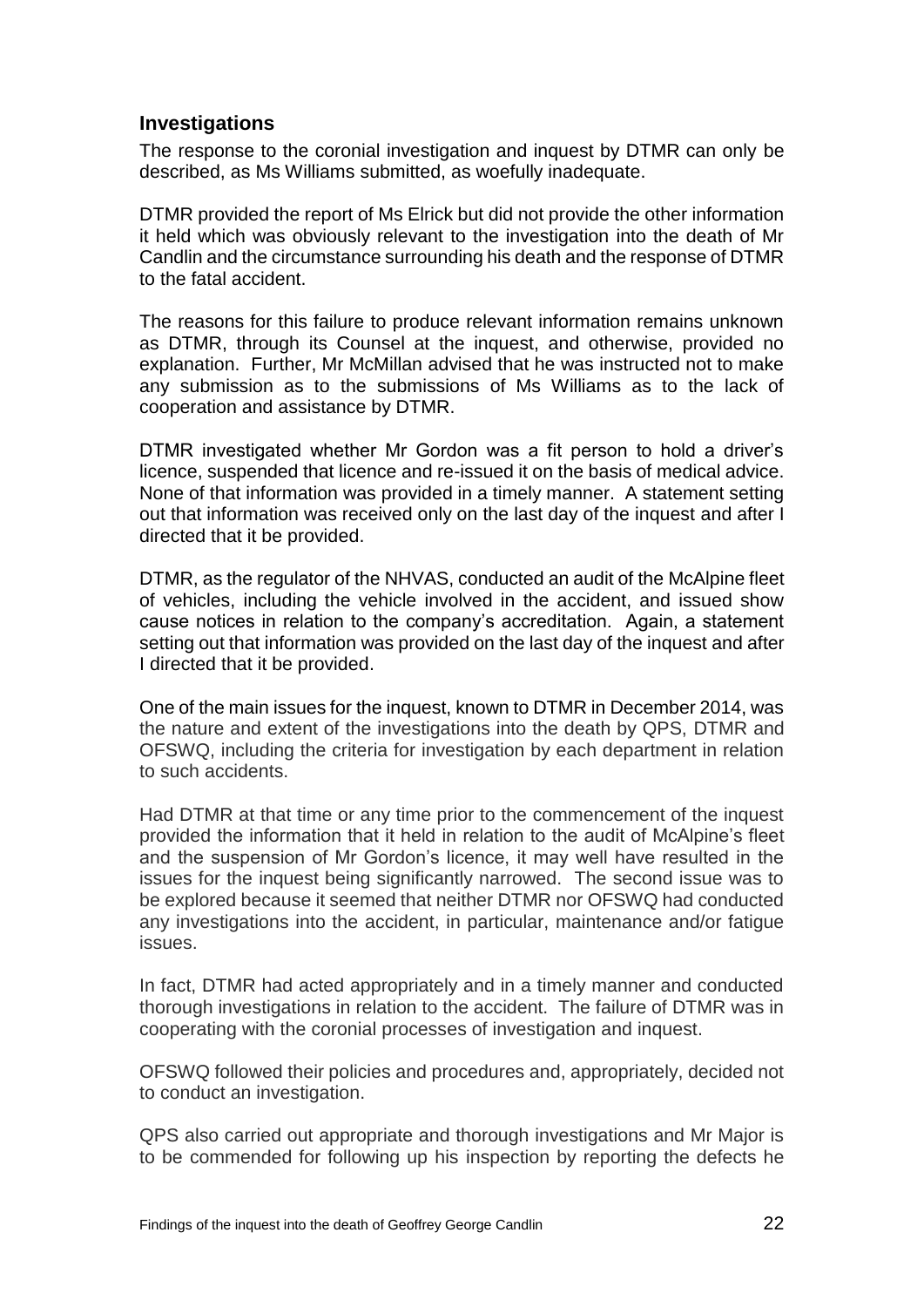found to DTMR. Once DTMR were advised of the defects they acted swiftly to ensure that the public safety was safeguarded.

Departments that conduct investigations into reportable deaths routinely provide reports to the appropriate coroner the fact of those investigations and their outcomes. QPS, Qld Health, Department of Communities, Maritime Safety, OFSWQ, to name some of those departments, all report to the coroner, as a matter of course, and without being requested to do so, if they investigate or have any part in investigating a reportable death.

DTMR, as a department which is involved in the investigation of fatal road accidents, should also report its investigations and findings to the coroner as a matter of course and without the need for a request or direction for information. DTMR should have a policy which sets out the procedures to be followed in that regard.

The provision of such information by DTMR would enable coroners to make fully informed decisions and incorporate all relevant material into findings and decide on appropriate issues for inquest.

Most departments which investigate reportable deaths have dedicated coronial liaison officers. Such officers coordinate information for inquests, liaise regularly with coroner's staff and liaise with other coronial liaison officers and departments in relation to investigations of reportable deaths.

The appointment of a coronial liaison officer at DTMR would greatly enhance the provision of information to coroners and also advance the objectives as stated in the MOU between DTMR, QPS and OFSWQ in relation to investigations into fatal traffic accidents.

The presence of transport inspectors at traffic accidents involving heavy vehicles may result in evidence being obtained which may otherwise be lost. Although transport inspectors may inspect heavy vehicles at a later time, their lack of attendance at the scenes of accidents may well result in lost opportunities to obtain evidence of the cause of such accidents.

The evidence given at this inquest is that DTMR has no current policy in relation to attendance of transport inspectors at such accidents. It seems that they may attend if requested to by QPS.

Transport inspectors should attend, as a matter of course, and without a request from QPS or any other department, at the scene of every traffic accident involving a heavy vehicle which results in a fatality. A thorough examination of the vehicles involved and the scene and an investigation of such accidents is necessary to enhance public safety on Queensland roads.